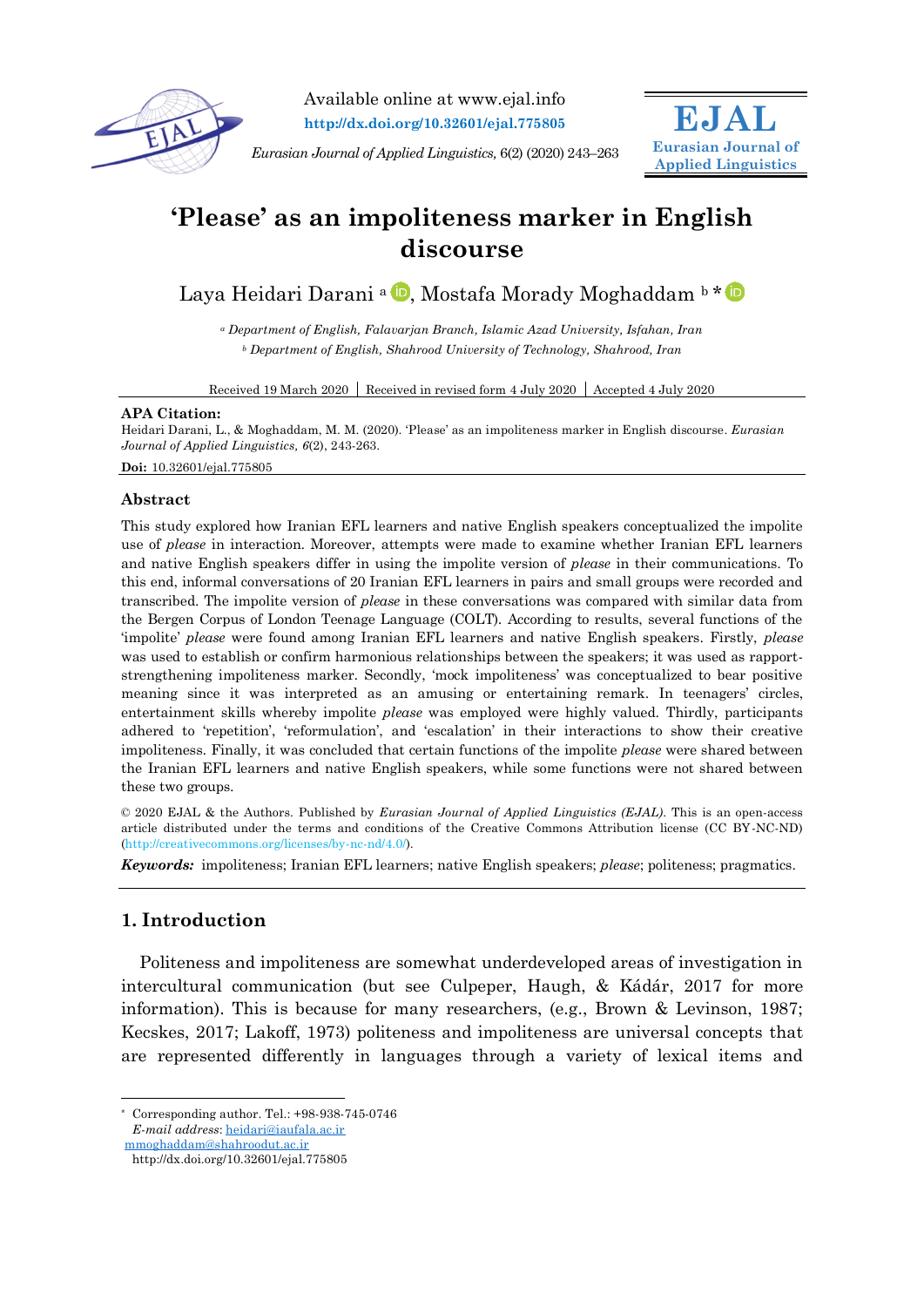structures. To Lakoff (1975), politeness is formed in society to alleviate discrepancies. Politeness is an indispensable part of communication and its significance in communication is relevant to concepts such as truthfulness, informativeness, relevance, and clearness (Brown & Levinson, 1978; Grice, 1975; Leech, 1983). Impoliteness is defined (Tracy & Tracy, 1998, p. 227) as "communicative acts perceived by members of a social community (and often intended by speakers) to be purposefully offensive." Then, given the role of the speaker and hearer, Culpeper (2005, p. 38) refers to impoliteness as the contexts where "(1) the speaker communicates face-attack intentionally, or (2) the hearer perceives and/or constructs behavior as intentionally face-attacking, or a combination of (1) and (2)."

Brown and Levinson's (1978, 1987) classic work has been the backbone of many studies done on politeness up to now (Eelen, 2001; Van der Bom & Mills, 2015). Most studies regarding Brown and Levinson's work have aligned to an antagonist view (for example, Arundale, 2006; Eelen, 2001; Mullany, 2006; Watts, 2003). In the same vein, Culpeper (2005) proposed a model of impoliteness that is, in essence, the counterpart of the model of politeness put forward by Brown and Levinson (1987). Both assert that a positive relationship can be found between impoliteness and power difference between the speaker and the hearer. Brown and Levinson's (1987) theory does not admit impoliteness strategies or strategies which are neither polite nor impolite. Culpeper's work (2005) is in contradiction to Leech's perspective (1983, 2007) such that he maintains that impoliteness is not inherent and the speech context is responsible for any impolite act. Later, certain types of behavior, including nonintentional impoliteness, incidental threats, banter, and politeness without redressive action were removed from Culpeper's taxonomy, whereas sarcastic off record impoliteness was added as a new category of impoliteness (Culpeper, 2005).

Politeness is an essential part of every natural language, and, in conversation, we constantly make choices about where and how to use devices to manage politeness. Indeed, a close relationship is perceived between politeness markers and power relations in social interactions, and this relationship is a decisive factor showing how well the interactions proceed (Andersson & Pearson, 1999; Chilton, 1990; Gyasi Obeng, 1997; Holmes, Marra, & Vine, 2012; Holmes & Stubbe, 2005; Rogers & Lee-Wong, 2003). Watts (2003) holds that native speakers of languages use politeness markers or structures such as hedges (e.g., 'sort of,' 'kind of,' 'rather'), intensifiers, politeness markers (e.g., 'please'), and committers as 'linguistic expressions' (p. 182) to signal politeness. They employ these markers/structures to lessen the amount of imposition on the addressee (Watts, 2003).

This study is motivated to find out how Iranian EFL learners use the term 'please', and which functions are behind the application of 'please'. In addition, attempts are made to explore the differences between Iranian EFL learners and native English speakers in the use of this politeness marker. Thus, this article aims to probe whether 'please' can be used to show impoliteness for speakers of different languages where English is taught and learned as a foreign language.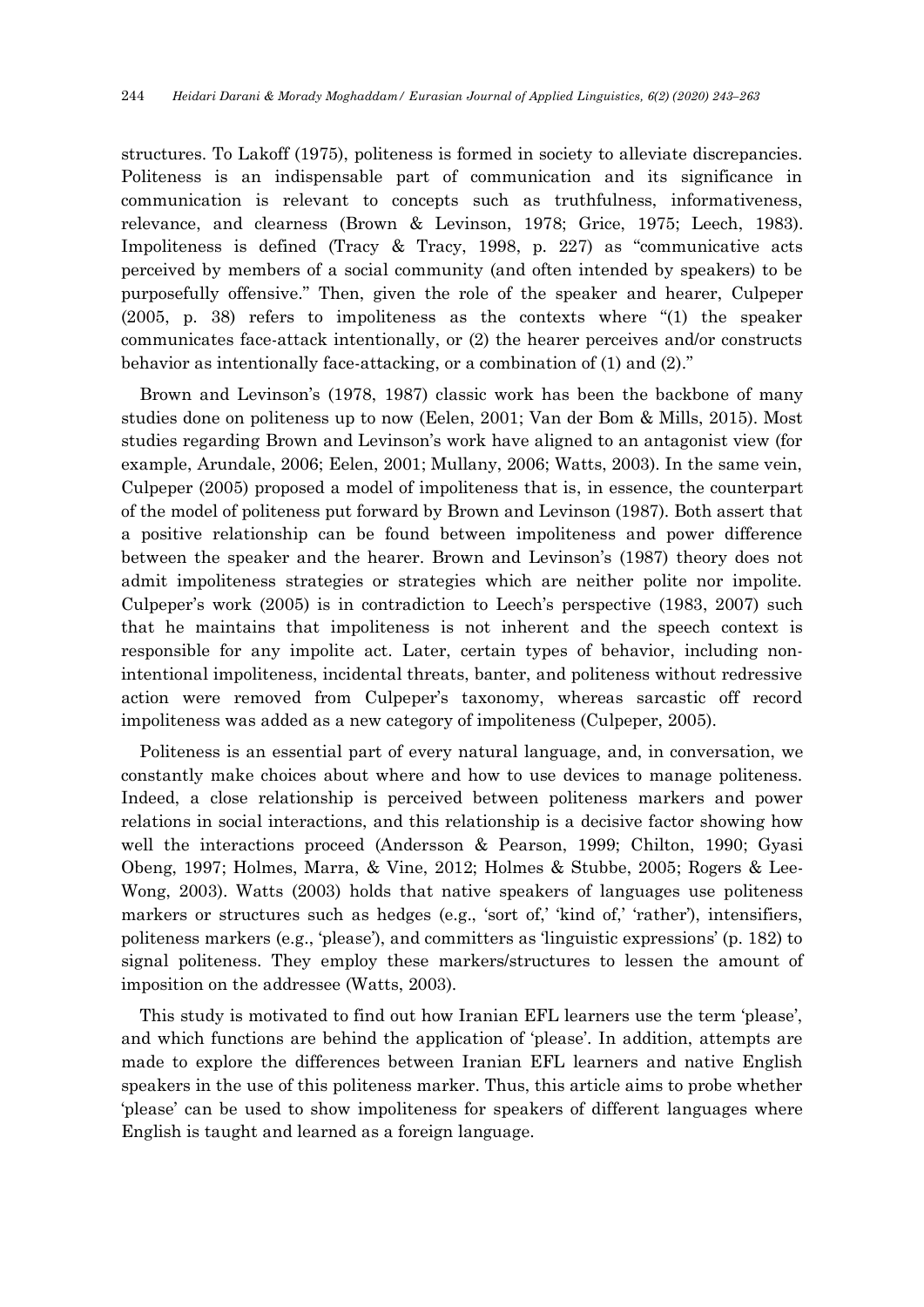The objective of the present study is to explore the structures co-occurring with the term 'please' and the impolite functions of 'please'. The term 'please' can also serve as an impoliteness function by native English speakers and it is intended to examine whether the same pattern is followed by Iranian EFL learners. In the following section (Section 2), some notes on the term 'please' are presented. Reviewing the theoretical and empirical studies conducted on the term 'please' is done in Section 3. We deal with briefing the current study in Section 4. Methodology, including the subjects participated in this study, and data collection procedure is explained in Section 5. Results of the study as well as the findings pertaining to native English speakers' data are reported in Section 6. Discussing the findings and comparisons and conclusions are presented in Sections 7 and 8, respectively.

#### *1.1. Some notes on the term 'please'*

Several scholars have paid attention to the word *please* (Fraser, 1996; House, 1989; Sato, 2008; Wichmann, 2004) which is assumed to be used frequently to express politeness in English discourse. Fraser (1996) mentions that "[w]hen *please* occurs before an imperative structure, it signals that the speaker intends the utterance to be taken as a request, and only as a request" (Fraser, 1996, p. 174). Aijmer (2009) also refers to the concept of politeness that is expressed through the word 'please' in addition to the illocutionary force. However, Wichmann (2004, p. 1524) asserts that "the word *please* in contemporary usage is […] undeniably associated very closely with being 'polite'." Thus, it can be inferred that *please* occurs "with a varying degree of politeness and directive force" (Sato, 2008, p. 1250).

Markers such as *please* that are connected to requests (especially the imperative) and politeness (e.g., German *bitte*, French *s'il vous plait,* Persian *lotfan*) can be found in several languages. An overview of the previous research suggests that there have been two predominant views held toward the functions of *please*. The lexical item *please* is characterized either as a politeness marker whose focus is on the addressee (Blum-Kulka & Levenston, 1987; Dalton-Puffer, 2005; Economidou-Kogetsidis, 2005; Ervin-Tripp, 1982; Faerch & Kasper, 1989; House & Kasper, 1981; Leech & Svartvik, 1975; Lwanga-Lumu, 2002; Stubbs, 1983; Trosborg, 1995) or as a request marker (Brownell & Stringfellow, 1999; House, 1989; Wichmann, 2004). Concerning the first view, *please* is first and foremost a lexical downgrader, the function of which is to mitigate the face-threatening content transferred by request and/or by the imperative. *Please* is confirmed to be used in requests, and it is widely accepted that it is a thoroughly ritualized formulaic expression (Gleason, Perlmann, & Greif, 1984; Watts, 2003); hence, this has led to the determination of *please* as a request marker.

The meaning associated with *please* depends on the sentence type. A variety of sentences can have *please* embedded in them (declaratives, interrogatives, imperatives). It can also stand freely without the need to be inserted into a sentence. *Please*, either inserted into sentences or isolated, is accompanied by a directive (Wichmann, 2004). Directives are formed as an imperative, which can be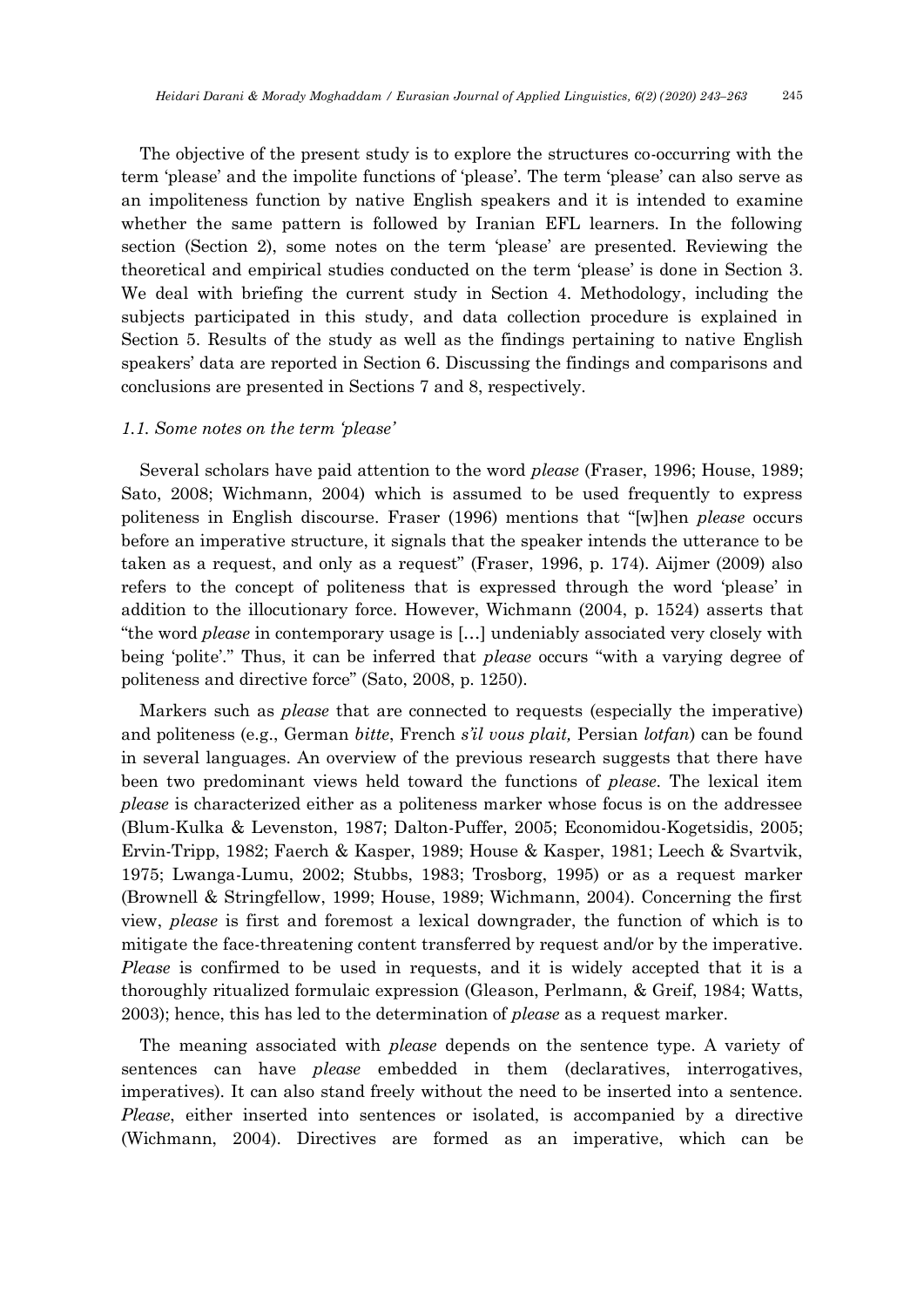distinguished from (indirect) requests. Interrogative sentences, modal interrogatives (*can you, could you*), declaratives with modals (*I can*) and elliptical constructions are the structure types usually used to denote indirect requests. Moreover, *please* can occur in isolation (e.g., *yes please* and *no please*) (Aijmer, 2015).

In Persian, commands and indirect requests are made using the Persian equivalent of *please* (i.e., 'lotfan'). Indirect requests include modal interrogatives with *mishe*/*mitoonam* (translated in English as 'can you', 'can I') and commands include imperatives (Taleghani-Nikazm, 2011). Comparing Persian with English, three utterance types are missing in Persian: declaratives with modals, elliptical constructions, and free-standing *please*.

## **2. Review of the literature**

Brown and Levinson's (1987) theory of politeness is grounded in Goffman's notion of 'face', both positive and negative. Social interaction is regarded as successful if speakers focus their attention on the addressee's negative and positive face. Face is always vulnerable. The issue is how threatening behaviour is perceived to be. As stated by Wichmann (2004), 'request' is a speech act that may probably threaten an addressee's face. This threat depends on certain social factors such as the addressee's culture. Thus, politeness necessitates language speakers to attenuate their request. To mitigate the request, the most widely used strategy in English is to present an indirect request, usually done through a modal question.

Although there are restrictions on the use of *please*, it gives the impression that it is resistant to be functionally categorized. In the same way as the rest of the grammaticalized items, *please* seems not to carry propositional meaning anymore; instead, it acts to 'facilitate the ongoing interaction' (Biber, Johansson, Leech, Conrad, & Finegan, 1999, p. 140). Indeed, during conversations that are interactive, the meaning is given to these items and thus express 'politeness, emotion and attitude' (Biber et al., 1999, p. 1047).

A plethora of empirical studies has been conducted on politeness and the term 'please' as a politeness marker related to English discourses. In their 1989 study, Faerch and Kasper compared the requests made by Danish learners of English and German with those made by native speakers of these two languages. The findings indicated that *downtoners* (e.g., 'possibly') were underutilized, while the politeness marker 'please' was overutilized by learners in both English and German. The authors maintained that politeness markers were well-favored by learners and this is because it has a "double function as illocutionary force indicator and transparent mitigator" (Faerch & Kasper, 1989, p. 232). Further, learners need lower degrees of pragmalinguistic competence while using politeness markers than *downtoners*, and this may be the reason why learners used *downtoners* to a smaller extent.

Martínez-Flor (2009) referred to the word 'please' as one of the most widely used modifiers to attenuate the imposition inherent in requests. Regardless of requests which have the main function, the use of 'please' in other functions, including making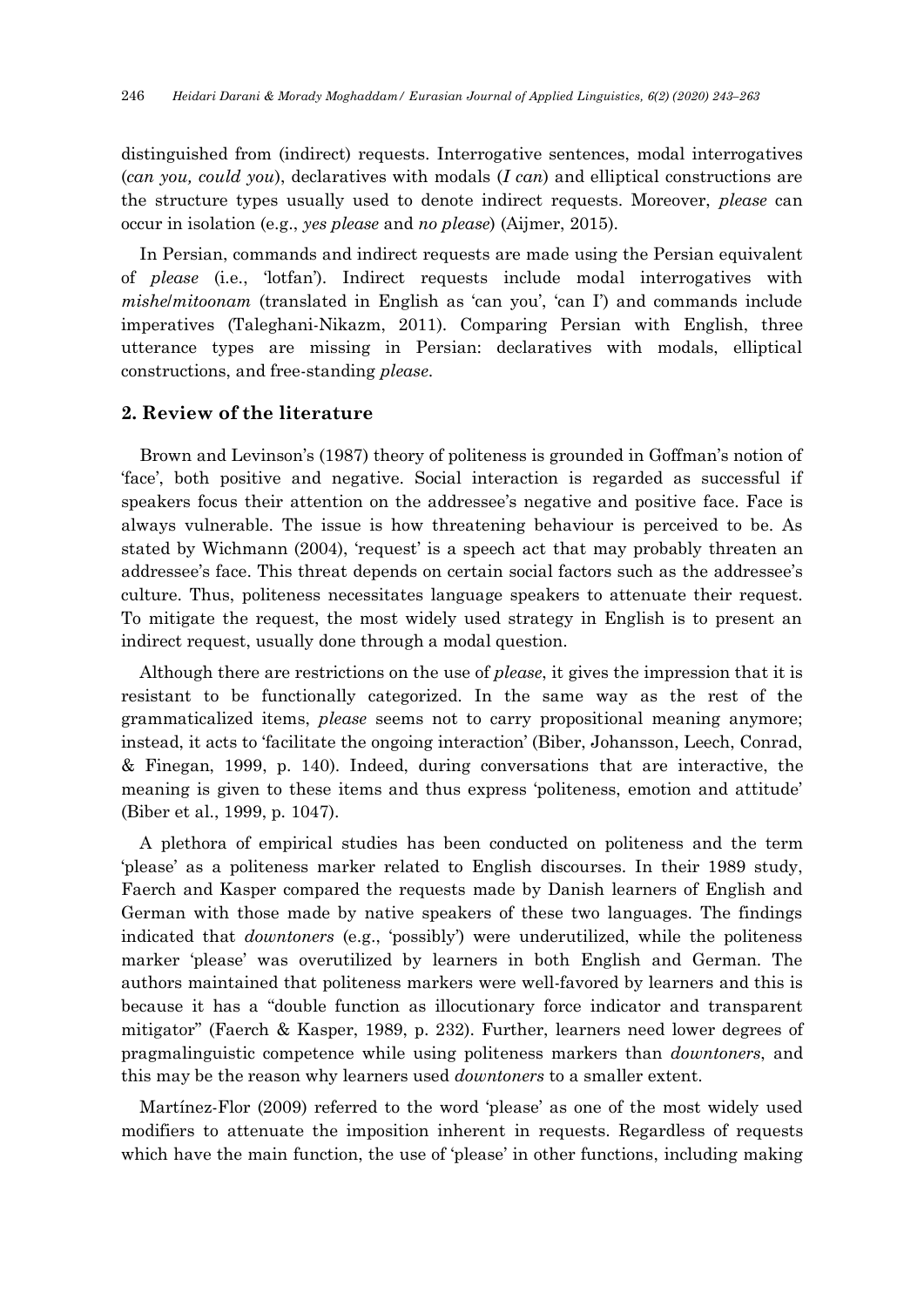a directive or focusing on speakers' speech, was not investigated sufficiently. Thus, this study probed the use and function of *please* used in requests made by Spanish EFL learners in unplanned oral tasks. The findings showed that i) *please* is one of the commonly used modifiers learners use in their requests, ii) its main use is the attenuation function, and iii) it always has a final position in the request move.

The concept of 'please' has been studied in languages other than English as well. Barron's studies (2000, 2003), which dealt with Irish learners of German who had spent a year abroad studying in Germany and two groups of native speakers of both languages, also showed the same developmental pattern. In the beginning, in line with Faerch and Kasper's (1989) and Hill's (1997) studies, downtoners were underutilized and the politeness marker 'please' was over-utilized by learners. She observed a remarkable change in patterns over time, where an inclination and a decline were observed respectively in the use of downtoners and 'please'. In addition, as far as the position of 'please' was concerned, it was found that learners approached the native speakers' norms by inserting it in an embedded position, which also represented development in their pragmatic competence.

Bernal (2008) explored authentic and non-authentic politeness among Spanish speakers. It is interesting as it is concerned with another language than English. It was found that some expressions whose intention was to mock or insult the interlocutor may carry "an *affiliative social effect*, strengthening feelings of solidarity within a group and of closeness between interlocutors" (2008, p. 781). In this study, certain expressions in Peninsular Spanish which had impolite effects (genuine impoliteness) as well as those expressions implying "apparent impoliteness only" (non-authentic impoliteness) were explored (Bernal, 2008, p. 782). He also focused on the interpretations made by the hearers as to how "impoliteness can be entertaining" (p. 782). As a result, we can assume that a variety of languages, Spanish included, may use inherently polite expressions in an impolite manner for mock impoliteness or banter purposes.

An exception to the previous studies is De Felice and Murphy (2015, p. 87) who allude to *please* with implied rudeness (particularly in American English): "However, some informal claims have been made […] that the presence of *please* requests can seem less polite in American English than the equivalent request without it, emphasizing social power differences and expressing impatience." The pragmatic constraint of *please* with a 'request' has led researchers to investigate the use of *please* in various requestive environments, many of which resulted in comparative studies in a variety of cultures and speech communities (e.g., Economidou-Kogetsidis, 2005; House, 1989; Lee-Wong, 1994; Markkanen, 1985; Yamazaki, 2002).

Recently, we have witnessed the publication of many books and articles (Bousfield, 2008; Bousfield & Locher, 2008; Culpeper, 2005, 2011; Haugh, 2007, 2011; Kecskes, 2017; Kienpointner, 1997; Níkleva, 2018) about impoliteness. However, to our best knowledge, we found out that no study has been conducted to explore the use of *please* accompanied by impoliteness structures in the EFL context. Thus, this study made an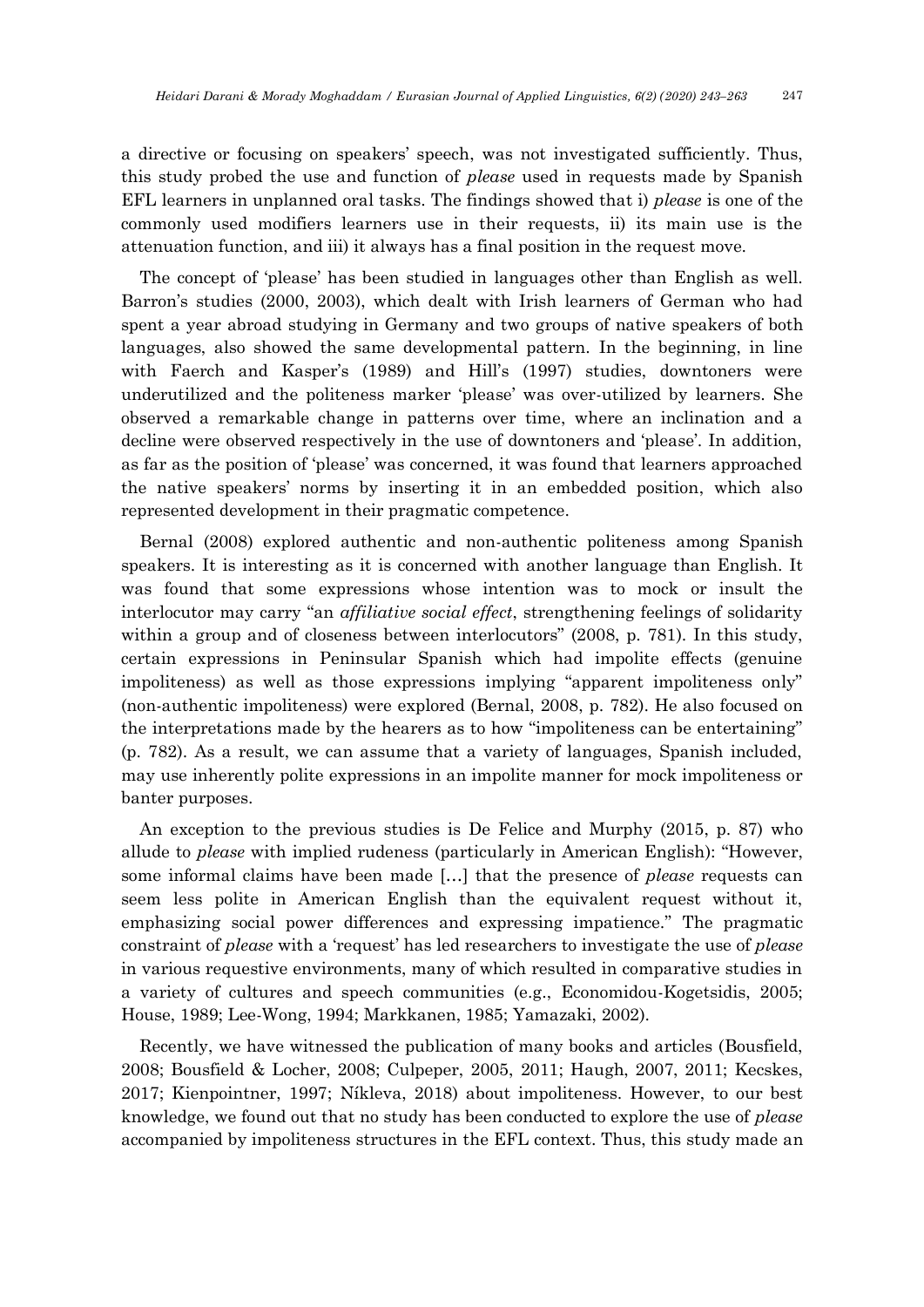attempt to identify the use of *please* among Iranian EFL learners' interactions and the functions of *please*-accompanied structures. In addition, it was explored whether *please* is used differently by Iranian EFL learners and native English speakers.

### *2.1. Current study*

Andersen (2001) studied the use of pragmatic markers such as 'like' *produced* by teenagers in situations which were strange for those who did not belong to their group. He suggests that "more generally, it is of interest to investigate whether adolescence and adulthood are essentially different with respect to interactional and politeness principles" (Andersen, 2001, p. 307). In comparison to adults, teenagers presumably focus less attention on politeness and phatic expressions; in addition, their interruptions are more, and they mostly co-occur with 'mock insults'. Inspired by Andersen's study (2001), the present work aimed at probing how Iranian teenage EFL learners and native English teenage speakers draw on *please* in their interactions and what functions exist behind the structures in which *please* is used. Moreover, attempts are made to explore whether Iranian teenage EFL learners and native English teenage speakers differ in using *please* in their interactions. The findings of this study may reveal that teenagers behave differently from adults as far as language is concerned even in their friendly interactionism, and thus specific im/politeness markers can probably be used inversely. This highlights the fact that adults are required to be aware of this difference and the teenagers' rude language accompanied by politeness marker *please* does not indicate impoliteness among their same-age mates; instead, it is an indicator of their rapport and is not considered as threatening, like what we experience among adults. The results could contribute to the universal nature of politeness/impoliteness put forward by Brown and Levinson (1987) and Lakoff (1975). Furthermore, when please is accompanied by an impolite structure, the hearer's face-threatening is tried to be lessened, and thus Brown and Levinson's politeness (1987) theory is strengthened. As Culpeper (2005) claimed, an impolite structure can come along with *please* to exclude it from the impoliteness taxonomy.

## **3. Method**

This study followed a mixed-methods design in which the frequency of utterance types co-occurring with *please* made by Iranian teenage EFL learners and native English speakers were determined. This qualitative study was followed by the analysis of the utterances to identify the functions of *please*.

#### *3.1. Subjects*

The subjects of this study comprised eight male and 12 female Iranian teenage EFL learners whose ages ranged between 18 and 19. They were native speakers of Persian who studied English at the department of foreign languages, Isfahan (Khorasgan) Branch, Islamic Azad University, Isfahan, Iran. The participants were all freshmen.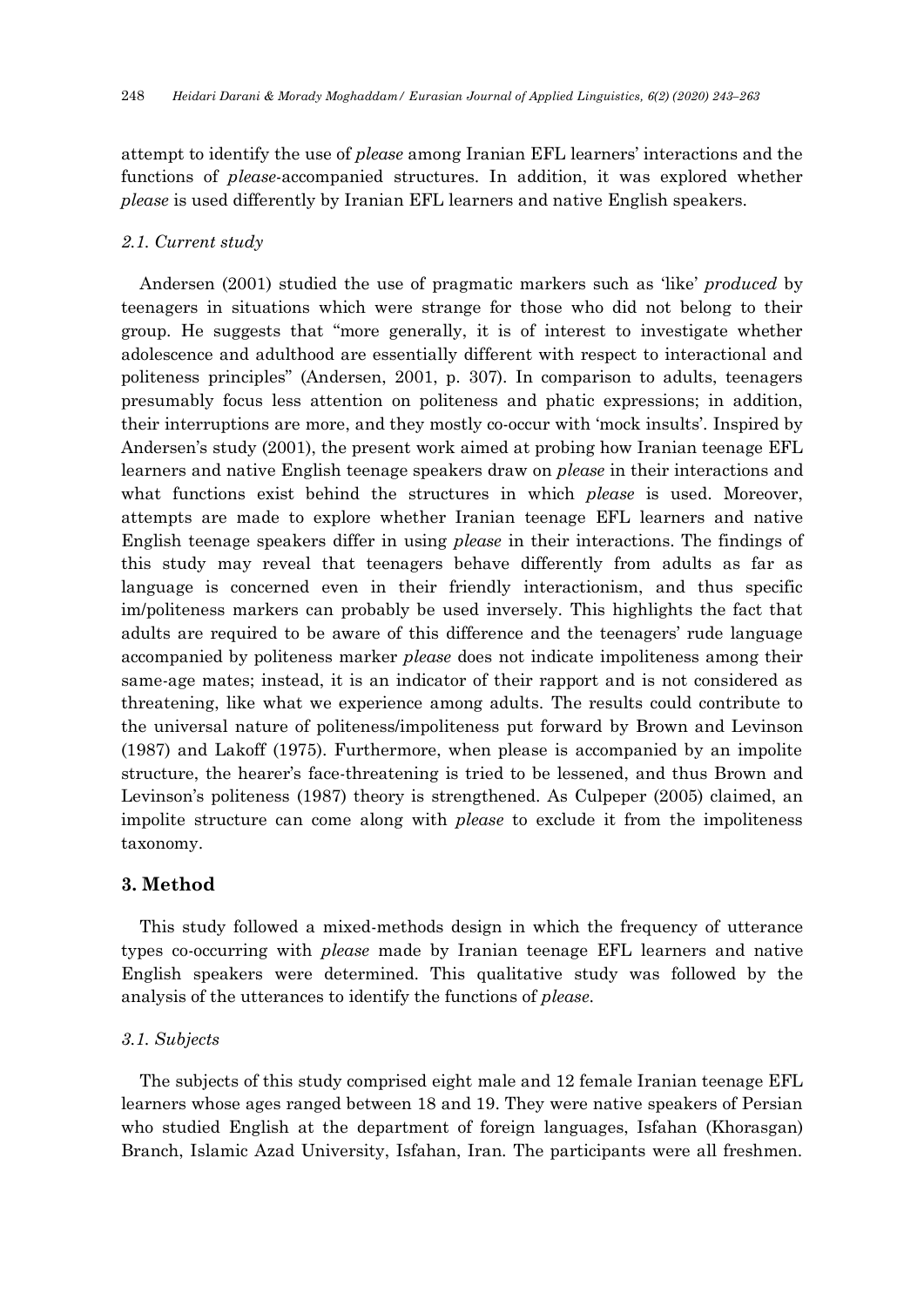The data from Iranian EFL learners were compared with native English data gathered through the Bergen Corpus of London Teenage Language (COLT). The Bergen Corpus of London Teenage Language (COLT) is the first extensive English Corpus focusing on the speech of teenagers. It was collected in 1993 and consisted of the spoken language of 13 to 17-year-old teenagers from different boroughs of London. The complete corpus, half a million words, has been orthographically transcribed and word-class tagged, and is a constituent of the British National Corpus.

## *3.2. Data*

The data consisted of about 400 minutes of natural interactions and a few random structures co-occurring with 'please' which included 15,579 sentences made by 12 girls and eight boys. At the beginning of the course, the instructor asked the students to communicate through English in their free time (they were encouraged to communicate through the target language, which was English), including breaks between the two classes. Thus, while they were talking during the breaks, the instructor (one of the researchers) who was a Ph.D. holder in Teaching English as a Foreign Language (TEFL) recorded them via a digital recorder. Interactions were informal, and each interaction took almost 30 minutes as each break between the two classes was 30 minutes. The total thirty minutes of each break was recorded in which natural talks happened either between two students or among three or more. After the transcription of the recorded files was done by both researchers, the sentences cooccurring with 'please' were selected as the focus of the study. Only constructs that indicated impoliteness were recorded and analyzed.

It is worth noting that as there were two researchers, and they coded the data separately, substantial inter-rater reliability (IRR) was required to be obtained. Interrater reliability is a measure of the degree of agreement between the independent coding choices of two (or more) coders (Hallgren, 2012). Two raters each rated half of the data, and both raters assessed the same observations (the two raters were independent). Cohen's kappa, which is considered one of the most robust measures of IRR, was computed, and the coefficient was 0.78, which is a substantial agreement.

#### *3.3. Procedure*

The students were observed during a 16-session semester, which lasted almost three months. Each session, one of the researchers had the chance to observe students for 30 minutes, where students in their free time could talk informally with each other. As the course was a 4-credit one, the students were permitted to have 30 minute breaks between the two consecutive sessions. Some of the students left the class, some preferred to remain in the class, and the instructor (one of the researchers) stayed in the class, as well. When the breaks started, the students were recorded while they were talking, and they were not aware of the purpose of the study (however, we asked for their informed consent before the recording). The whole 30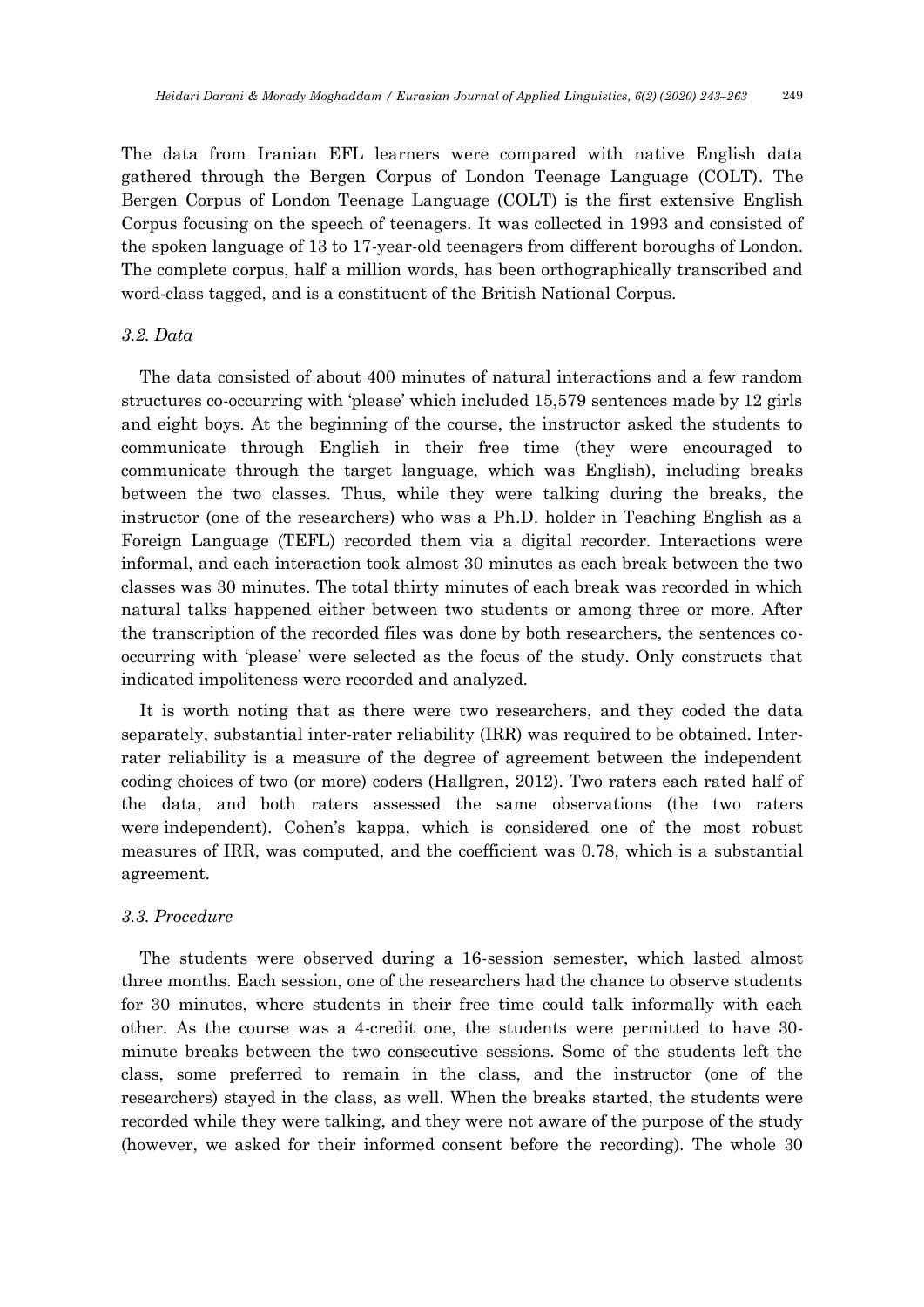minutes were recorded, and the recordings amounted to almost 400 minutes of naturally occurring talks. In addition to the 30-minute breaks, whenever the students were asked to do the exercises, and they started to have informal personal communication, if they used structures in which *please* was used, the structures were immediately noted down by the instructor. The recordings were transcribed subsequently (by both researchers), and the structures in which *please* was used were separated, coded, and counted.

## **4. Results**

#### *4.1. Structures co-occurring with 'please'*

After the data were transcribed, the structures co-occurring with 'please' were counted. The types and frequencies of such utterances made by Iranian teenage EFL learners and the similar data from the Bergen Corpus of London Teenage Language (COLT) are shown in Table 1:

Table 1. Raw frequency and percentages of utterance types co-occurring with 'please' made by Iranian teenage EFL learners and in the Bergen corpus of London teenage language (COLT)

| Utterance type              | EFL learners | <b>COLT</b>  |
|-----------------------------|--------------|--------------|
| Indirect requests           | 88 (55.35%)  | 179 (48.51%) |
| Commands                    | 71 (44.65%)  | 151 (40.92%) |
| Free-standing <i>please</i> | $0(0.00\%)$  | 39 (10.57%)  |
| Total                       | $159(100\%)$ | $369(100\%)$ |

As indicated in Table 1, indirect requests and commands were found in the informal interactions among the Iranian teenage EFL learners. While free-standing *please* was identified in addition to indirect requests and commands in the Bergen Corpus of London Teenage Language (COLT) data. In both EFL and English data, albeit not proportionate, indirect requests (EFL= 55.35%; native English= 48.51%) outnumbered the commands (EFL= 44.65%; native English= 40.92%) and free-standing 'please' was the least frequent utterance type. Examples of these three structures co-occurring with 'please' are as follows:

*Indirect requests*:

(1)Mohammad: Your pen is beautiful.

Reza: I always have beautiful things.

Mohammad: Can you give it to me?

Reza: Noooo. Can you take your hand away please.

(2) Craig: good! When you go, don't forget me. Send me a card.

Peter: I'm not going! They just send it to me, I send it back.

Craig: Oh!

Peter: Can you get off please? Pop my microphone.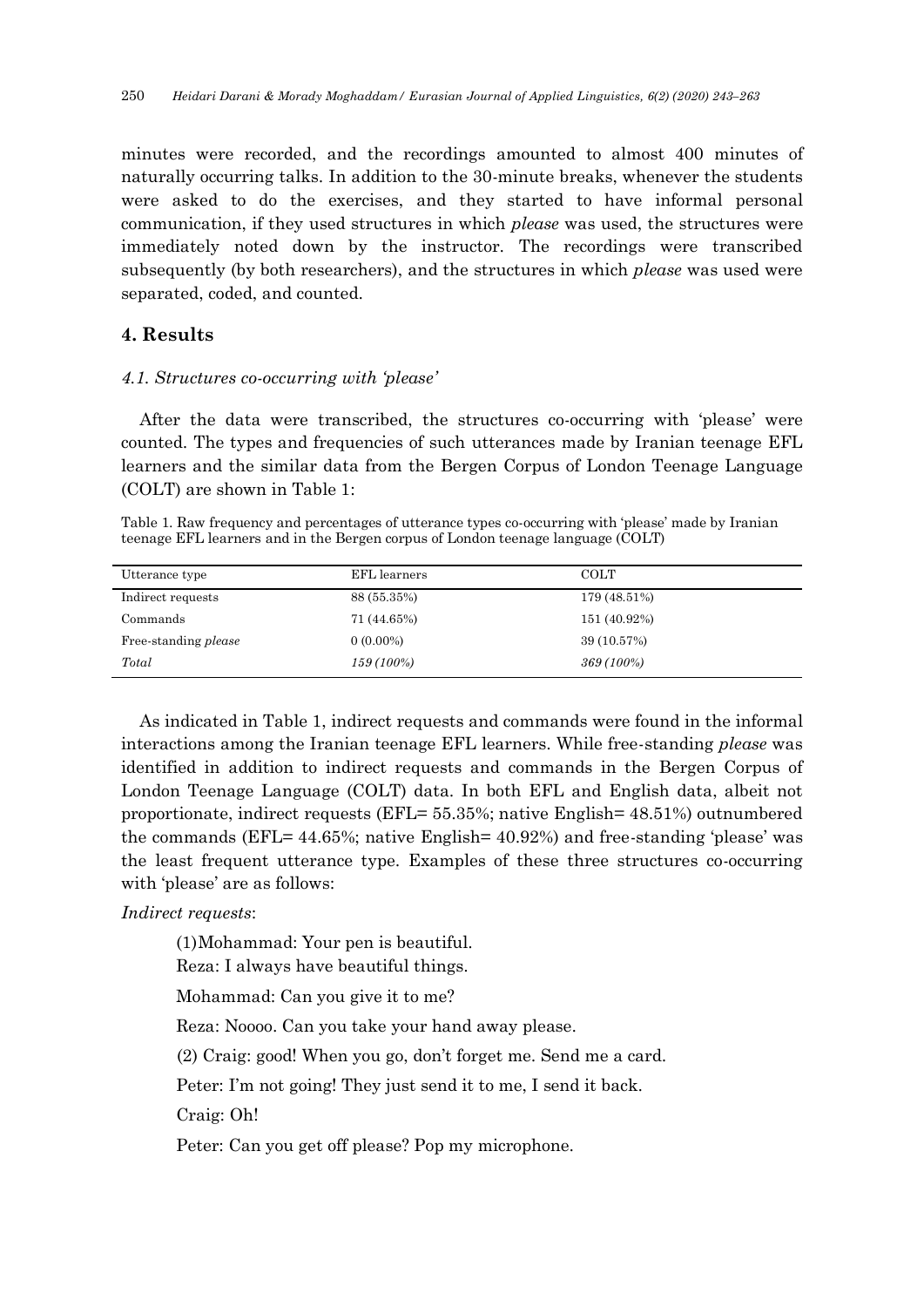*Commands*:

(3) Maryam: Oh, you don't know how ugly she had come.

Mina: Who are you talking about?

Maryam: You (laughing)

Mina: You, shut up please (laughing)

(4) Peter: In the science thing. <unclear> who is it, then.

Anthony: Cyper and Sid, with the first that came to school….

Peter: Kate, give me your pen please.

*Free-standing 'please'*:

(5) Peter: watch with me. I wanna watch [<unclear>] Grace: [Well], just tell them what one you want, I mean Peter: See! I wanna see Accidental Hero. Grace: Please.

## *4.2. Functions of 'please'*

The functions behind structures with which *please* occurred were identified after the types of such structures were determined. Aijmer (2015) recognized seven functions in structures co-occurring with 'please' in the Bergen Corpus of London Teenage Language (COLT) data. They were verbal formula mismatches, banter or mock impoliteness, pattern-forming impoliteness, mock disputes, *please* expressing negative attitudes, exclamative *please* and emotional narratives. Whereas five functions including verbal formula mismatches, banter or mock impoliteness, patternforming impoliteness, mock disputes, and *please* expressing negative attitudes were found in the Iranian teenage EFL data. The frequencies and percentages of the functions of the structures co-occurring with 'please' made by Iranian teenage EFL learners are reported in Table 2:

Table 2. Frequencies and percentages of the functions of structures co-occurring with 'please' made by Iranian teenage EFL learners

| Function                                    | Frequency $(\%)$ |
|---------------------------------------------|------------------|
| Verbal formula mismatches                   | 13 (8.17%)       |
| Banter or mock impoliteness                 | 30 (18.87%)      |
| Pattern-forming impoliteness                | 67 (42.14%)      |
| Mock disputes                               | 43 (27.04%)      |
| <i>Please</i> expressing negative attitudes | 6(3.78%)         |
| Total                                       | $159(100\%)$     |

As can be seen in Table 2, the most frequent function was pattern-forming impoliteness followed by mock disputes, and the least frequent one was *please*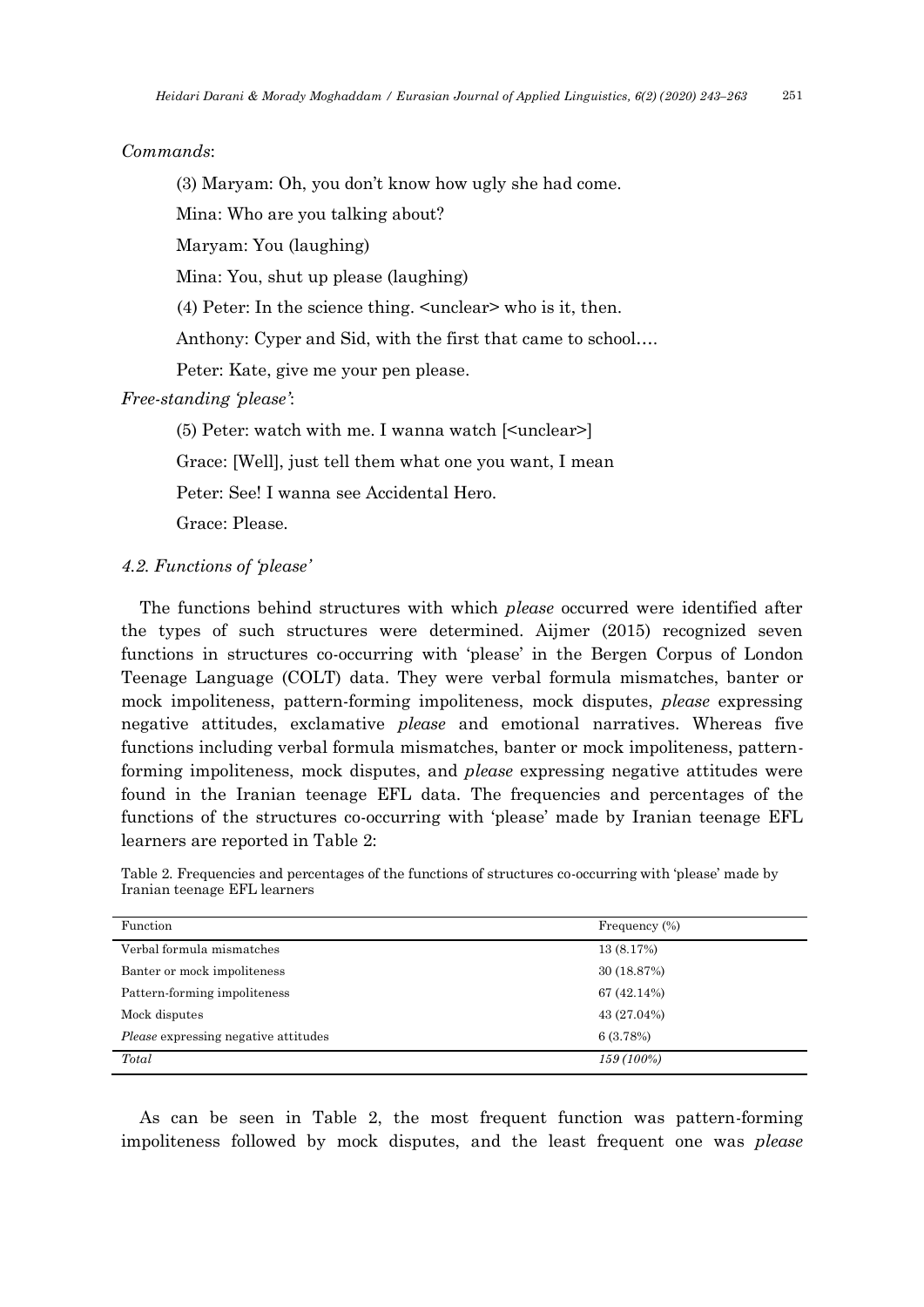expressing negative attitudes. The five functions behind the structures co-occurring with 'please' in both Iranian teenage EFL and English data are dealt with in detail below.

## *4.2.1. Verbal formulae mismatches*

Verbal formulae mismatches occur when a request is accompanied by an impolite item and the term 'please' seems not to convey any politeness interpretation. *Can you please* and *will you please* are requests which co-occurred with the impolite *shut up* and *fuck off* among the Iranian EFL learners and native English speakers:

(6) Hadi: Your favorite team played badly yesterday. Hassan: I know. Hadi: You are a looser. Hassan: Can you shut up please? (laugh) Josie: Go on Craig: Ross Ross: No, don't. You bastards. Craig: (laugh) Ross: Yeah? Craig: Will you fuck off please? Ross: You don't even know what I said to her last night [do you?] Craig: Fuck off. Ross: I got you off.

In both examples, a mismatch is observed between the polite and impolite items. It is implied that in both short informal conversations, an impolite event happened, and the structures are interpersonally negative, though the politeness marker 'please' was used. However, as the conversations were informal talks between friends, the speakers were aware that their talks were not intended to be rude or aggressive. Also, despite '*Can you shut up please?*' and '*Will you fuck off please?*' appeared to be impolite, they were not characterized as genuine impoliteness by the speakers. Indeed, lack of politeness focuses on solidarity between the speakers.

### *4.2.2. Banter or mock impoliteness*

A banter or mock impoliteness is apparently an insult, yet it is often used humorously and is not taken seriously. Thus, in the following examples, 'Show me its pictures please' and its response 'Shut up', and 'Kate, give me your pen please' and its response 'Fuck off' are related to mock impoliteness:

(8) Ali: Yesterday, we enjoyed a lot.

Mehdi: Really? Where did you go?!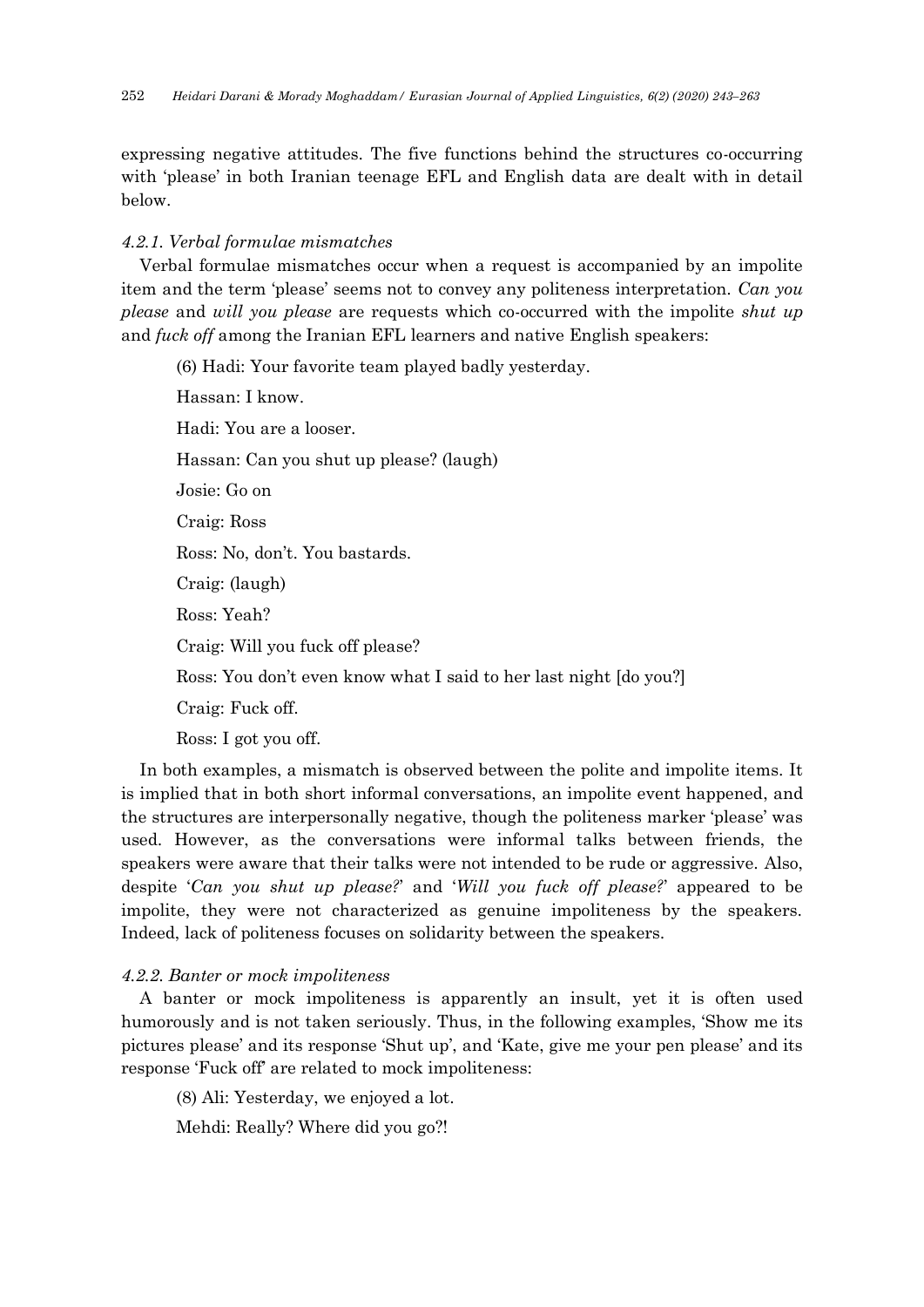Ali: It's none of your business. (laugh) Mehdi: Show me the pictures, then. Ali: *You, shut up please*. (laugh) Mehdi: (laugh) (9) Peter: In the science thing. (unclear) who is it, then. Anthony: Cyper and Sid, with the first that came to school. Peter: *Kate, give me your pen please*. Richard: *Fuck off.* Peter: (laugh) Richard: I gave you the little pen. Peter: Who bet who? Cassie: Today the twenty-fourth of the...

A request was made by Mehdi and Peter in informal, friendly conversations; however, the responses were not as expected. We predict that 'please' in the requests make the addressees respond positively and politely, but since they recognized the nature of the talk to be friendly, they responded rudely. The requester and the respondent laughed, and their laughter denotes that the request and its response were considered as banter, and the impolite perlocutionary act was ignored. These seemingly impolite strings were not serious and were used for teasing the addressees. Here, lack of politeness may denote that close friendship is discerned between the speakers and hearers.

### *4.2.3. Pattern-forming impoliteness*

Pattern-forming impoliteness pertains to the context in which banter is stretched through a variety of turns in a conversation. The following examples demonstrate that a pattern is formed via repetition:

(10) Elham: Hurry up, give me your pen, hurry up I need it.

Zahra: I don't want.

Elham: Give it to me.

Zahra: You don't know you have to say 'please'?

Elham: Stupid, (laughing) give me your pen, please, pleeease.

(11) Peter: Give me a bit of Kit Kat. Give me a bit of Kit Kat. Can I have a bit Peter darling?

Michael: Don't you ever say please?

Peter: Please.

Michael: How rude can you get? Give me a bit of Kit Kat. How rude.

Peter: Come on fucking give some more right now. Can I have a bit please?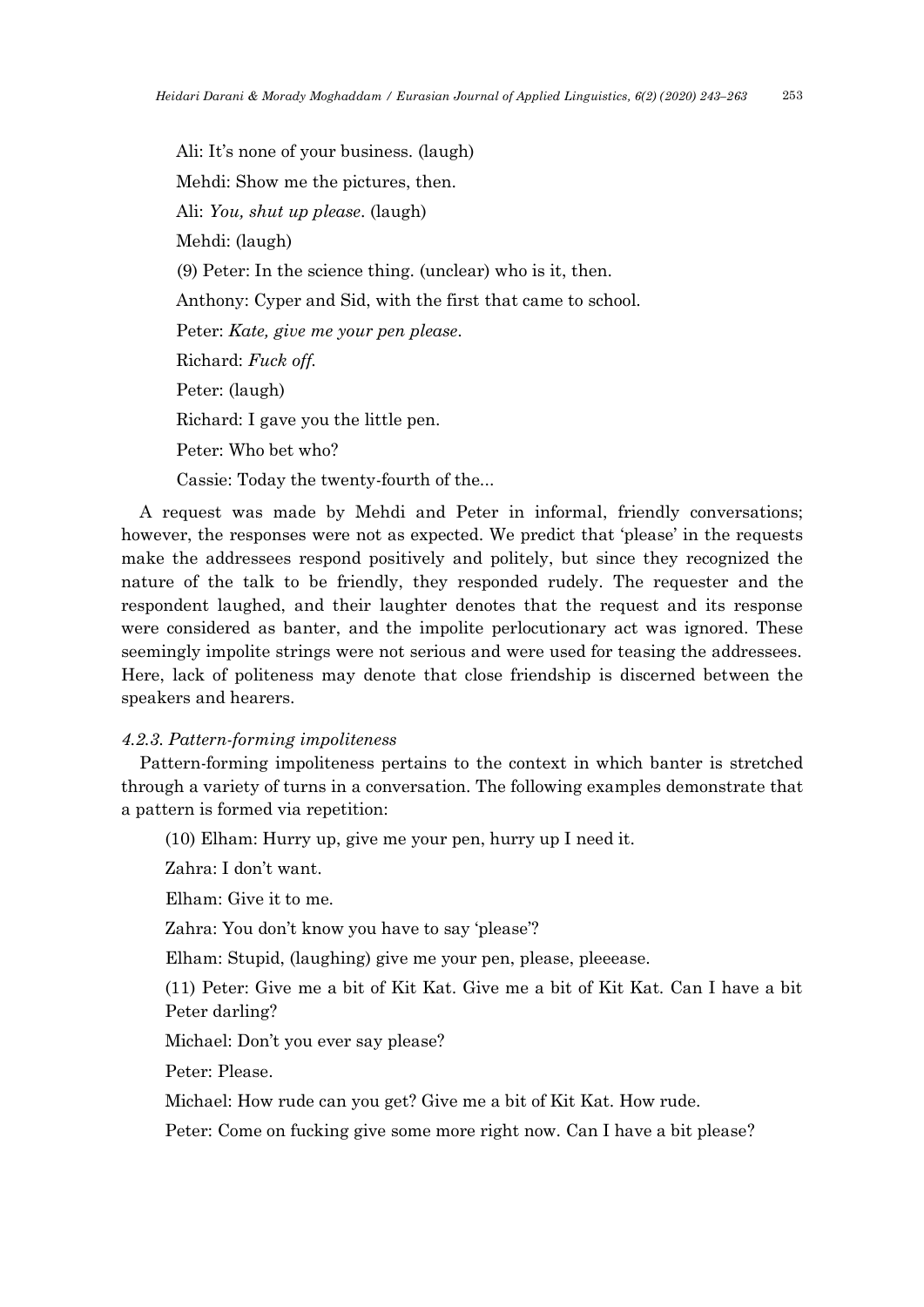As the conversation contexts were friendly, the speakers did not feel the need to use a request instead of a command, and thus the politeness marker 'please' was not added. However, the hearers made the speakers aware of the need to add 'please' and this repetition made the hearers become impolite despite the term 'please' was added. Although impoliteness items were used, laughter emphasized their friendly relations and the non-serious impoliteness. Accordingly, affection was felt rather than real impoliteness.

#### *4.2.4. Mock disputes*

Mock disputes involve disputes or quarrels which happen in a humorous manner. Therefore, a disagreement is seen, which is not, of course, serious. Examples of mock disputes from Iranian teenage EFL and English teenage speakers are shown below:

(12) Mohammad: His sandwiches are very delicious.

Reza: Yes, very

Mohammad: Come on, eat a bit of my sandwich.

Reza: (eating his sandwich)

Mohammad: Give me a bit of your sandwich to taste it?

Reza: I don't want.

Mohammad: You are not a human. Give me a bit please.

Reza: I can't... I mean, I don't want. (laugh)

(13) Peter: Boo (scream)

Josie: Oh, no.

 Peter: Do you want not want the rest then? Let me have the rest. Can I have a tiny sip please?

Josie: No.

Peter: Please, look. I gave you some crisps (unclear).

Robert: No.

Looking at the beginning strings of the conversations in which it was implied that the speakers and the hearers were in line, the answer 'No' or 'I don't want' is not expected. The request is repeated in a few conversational turns, but disagreement is apparent and leads to impoliteness. Nonetheless, the negative answer did not convey seriousness; hence, mock can be recognized between the lines of the talks. Although the hearers' responses were not cooperative, the speakers did not take them seriously and they were just regarded as humor.

### *4.2.5. 'Please' and expressing a negative attitude*

In addition to the functions explained above that mostly dealt with 'please' as an impoliteness marker, 'please' can also denote negative attitudes. Negative imperatives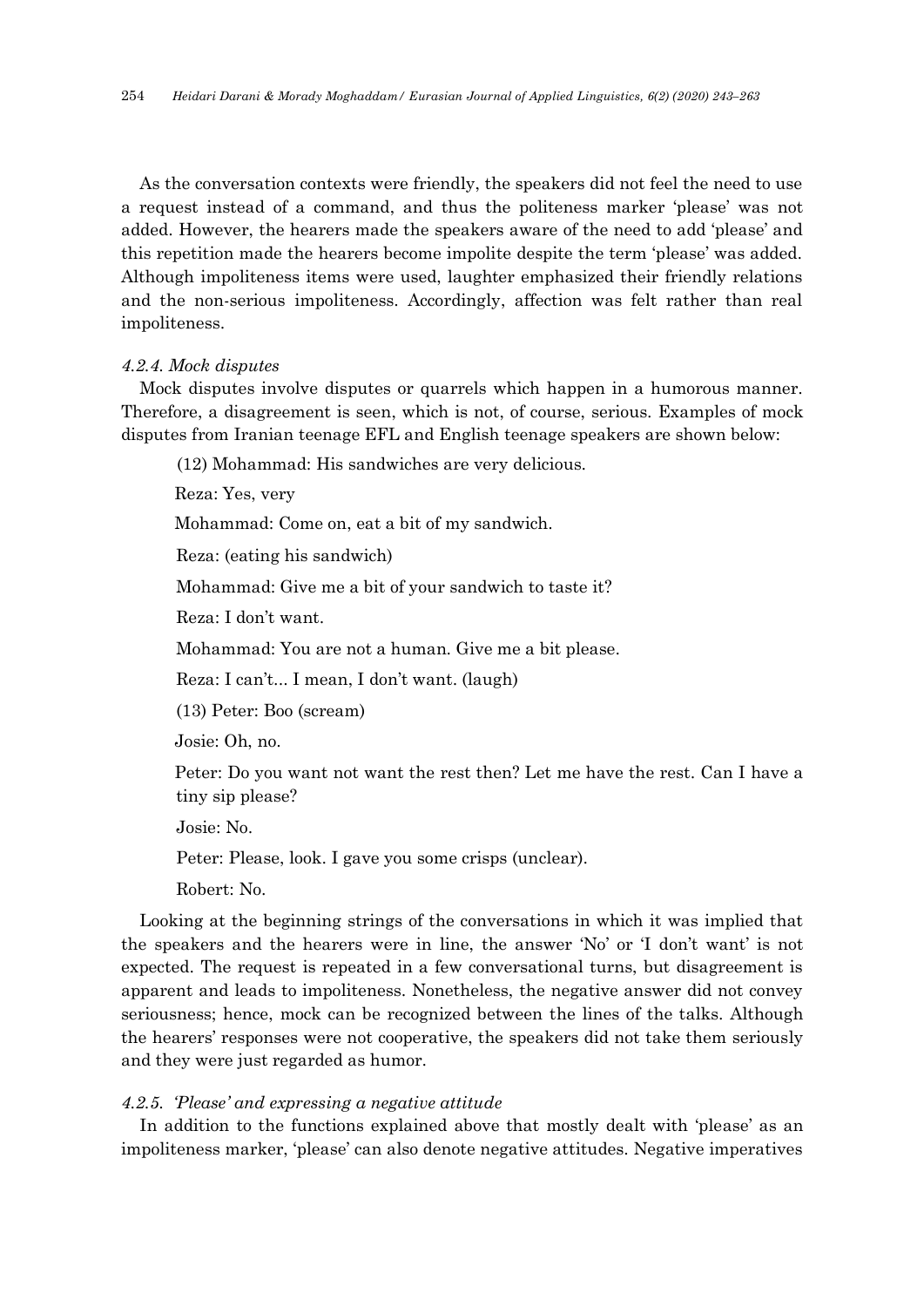are used with 'please' and on certain occasions, and they have negative effects on the hearer as they are impolite and may express conflict. The following structures are examples of expression of negative attitude conveyed by negative imperatives and 'please':

(14) Zohre: I was in the barber's for 3 hours. Fateme: You are kidding. (laugh) Zohre: Believe me. I'm serious! Fateme: You got ugly, believe me. (laugh) Zohre: stop it… please don't mention that again. (15) Cassie: No, I was gonna say I feel fine. Peter: Oh! Please! Cassie: Don't do that please. It doesn't hurt. Peter: (laughing) Yes, it does hurt. Cassie: (laugh) Peter: I was right. Craig: Alright. Peter: I (mimicking girlie voice) choked you.

There are specific structures, including imperatives or negative imperatives, in which disagreement or disapproval is inherent, and in hearers' viewpoint, they are impolite. It seems that even if such structures are accompanied by 'please', the degree of impoliteness or the disapproval that they express is not mitigated. The term 'please' perhaps adds to the speaker's annoyance. Although 'please' could not help alleviate disapproval, laughter, in return, could compensate it; indeed, speakers and hearers' laughter indicates that the situation is not severe, and both parties take the imperatives or negative imperatives as humorous.

## **5. Discussion**

This study was an attempt to shed light on the use and function of the term 'please' in Iranian teenage EFL learners' and native English teenage speakers' interactions and the difference in the use of 'please' by these two groups of speakers. The structure co-occurring with 'please' made by Iranian teenage EFL learners in informal talks were analyzed in terms of types and functions and were compared with similar data in English. The results indicated that indirect requests and commands co-occurring with *please* were used by both Iranian teenage EFL learners and native English teenage speakers in their friendly interactions. More specifically, indirect requests outnumbered the commands in both groups. It was worth noting that free-standing *please* was not observed in the Iranian teenage EFL learners' interactions. In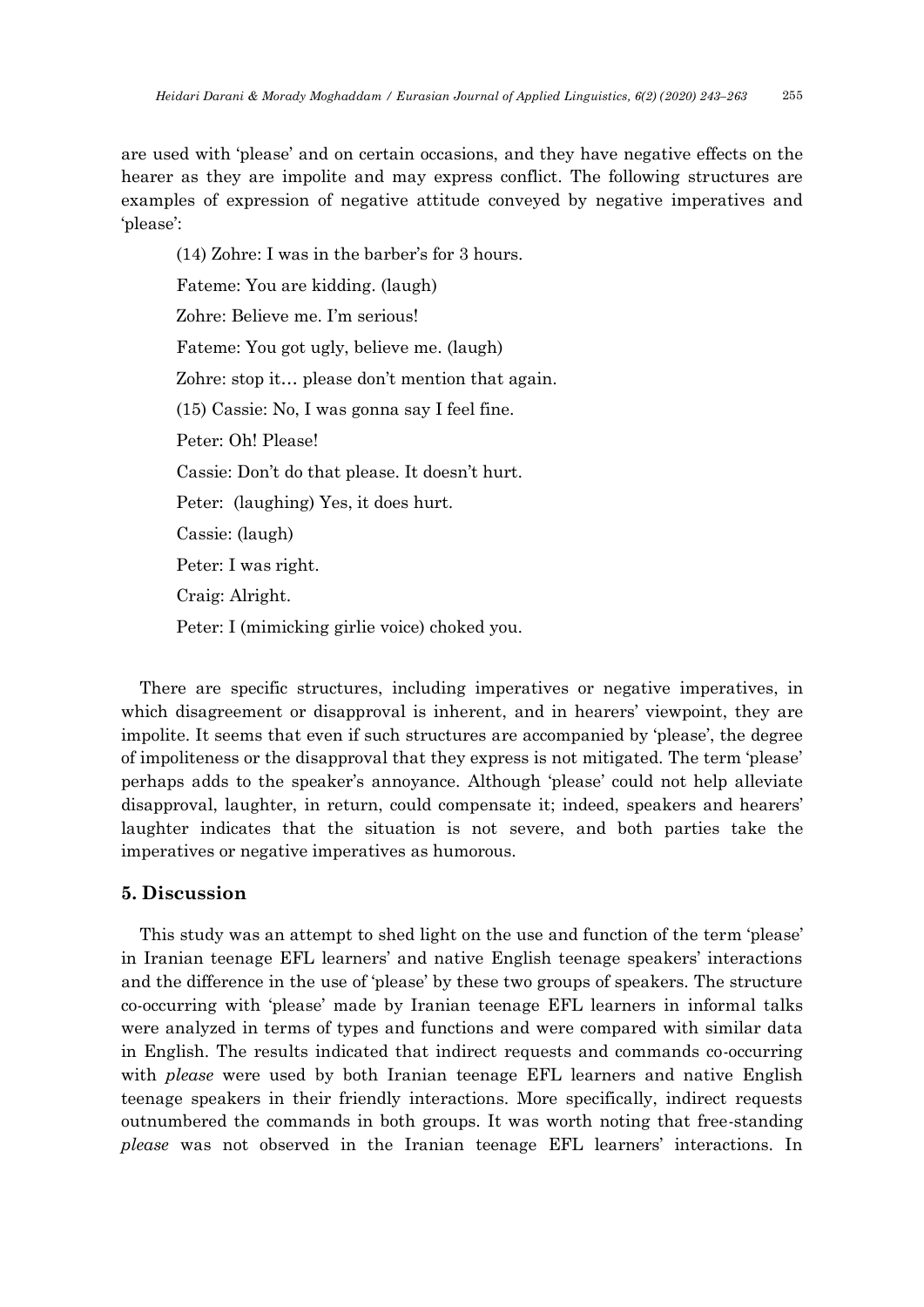addition, five functions were seen in the Iranian teenage EFL interactions: verbal formula mismatches, banter or mock impoliteness, pattern-forming impoliteness, mock disputes, and *please* expressing negative attitudes. In the native English teenage interactions, two more functions were found: exclamative *please* and emotional narratives.

Iranian teenage EFL learners and native English teenage speakers were similar in the use of indirect requests and command co-occurring with 'please'. Both groups preferred to use indirect requests more often than commands. One plausible explanation for this finding is that although the talks were friendly and commands are conceivable among friends—a command is not an indicator of power relationships—in both cultures, the teenagers were deemed to represent their equal status in their friendly talks. More often than not, commands are used as an element of power distribution. As Keating (2009) holds, when commands are used, it is implied that the hearer should comply with the one who is in a higher position. In these talks, although some learners were higher as far as English knowledge was concerned, they did not exert any power relations through avoiding using commands as much as possible.

The term 'please' as an accompanier of indirect requests and commands intends to minimize the imposition inherent in them and to show that the structure co-occurring with 'please' acts as a plea or appeal. Additionally, although in this study 'please' happened to co-occur with impolite structures which could be rude and offensive on the face of it, the addition of please to indirect request or commands denotes that the speaker does not mean to threaten the interlocutor's face. It implies that even among teenagers, the addressee is of concern not to be annoyed, but this should not be mistaken with deference. As there are no power relationships, the justification might be that respect is not a point of concern to them. Moreover, the subjects seemingly took into account *how* those impolite structures were used rather than *what* they were told. The laughter, which accompanied such structures, reduced the seriousness of context. Culpeper (2011) states that it is usual for people to be offended by how something is said to them compared to what is said to them.

So far, the term 'please', as a lexical downgrader, has been associated with politeness, and its function has been to mitigate the face-threatening content inherent in commands or requests. Thus, 'please' makes us think of it as a politeness marker. However, in the current project, it occurred with structures whose content was to insult the hearers. It was expected that 'please' save the hearers' face and it did, yet 'please' did not change the impolite structure to a polite one. As a result, 'please' can be considered an impoliteness marker in addition to its old concept as a politeness marker. Indeed, the friendly situation and the informal talk between the speakers and hearers made the impolite structures co-occurring with 'please' not offend or insult the hearers. It is implied that where such structures are used by adults or by teenagers in a formal situation, a real dispute or quarrel would be expected.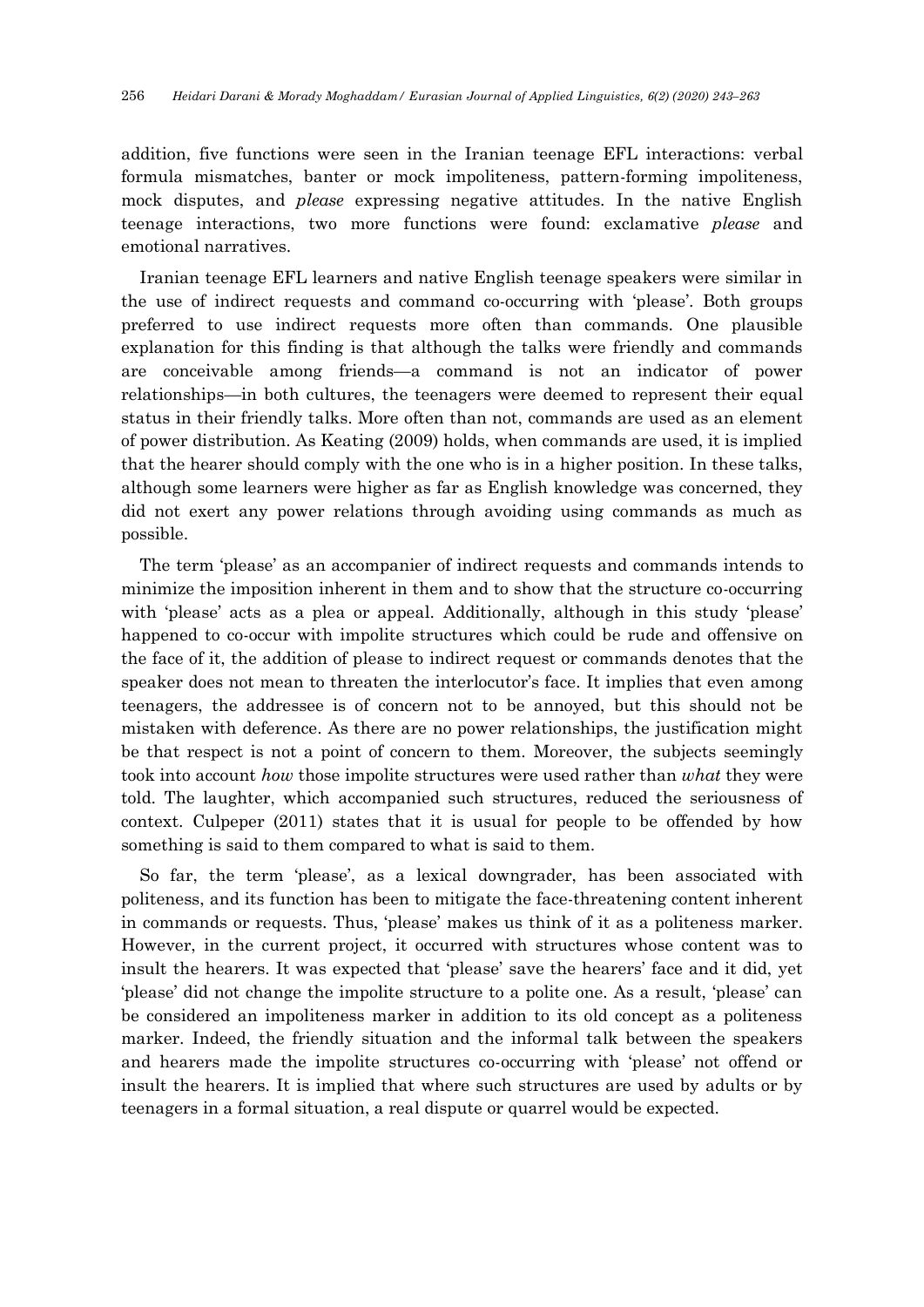Concerning structure types co-occurring with 'please', the point of difference between Iranian teenage EFL learners and native English teenage speakers was the absence of free-standing 'please' in the Iranian EFL data. This free-standing 'please' is highly associated with emotions, and where this structure is used, there is no request or command to be mitigated; a request or a command is hidden in it. Native English teenage speakers used free-standing 'please' in exclamatory conditions and revealed the feelings that they had at that specific moment, whereas Iranian teenage EFL learners seemed to hide their feelings. The reason behind this feeling may be twofold: 1) Iranians are not as overtly expressive as the English speakers as far as emotions are concerned, and 2) Iranians do not look overtly expressive when they use English as a foreign language; in fact, they are overtly expressive, but they do not have access to the linguistic items to express their emotions in English. These two aspects are related in a way that the first one is a pre-requisite for the second one. Although the first aspect can probably be plausible, as LeBaron (2003) also claimed that different cultures use different systems for making gestures, expressing their emotions, silence, etc., the second one sounds more sensible about Iranian teenage EFL learners. Expression of our emotions is a basic dimension of our life (Ekman, 1992), yet the ways emotions are expressed may vary from one culture to another (Eid & Diener, 2001). Therefore, this reflects the fact that how Iranian teenage EFL learners express their emotions is acceptable to be different from how native English teenage speakers do, and thus Iranian EFL learners do not precisely know the structures that are used by native English speakers.

Given the similarities of functions behind structures co-occurring with 'please' among Iranian teenage EFL learners and native English speakers, it was found that a mismatch occurred between the impolite structures and the politeness marker 'please' among the teenagers in both cultures. This probably alludes to the fact that the boundaries between politeness and impoliteness are getting trivial for the teenagers in both cultures. Culpeper (2011) and Leech (2014) found that the overt polite and impolite meanings can come together in the same structure. Further, considering banter or mock impoliteness, pattern-forming impoliteness, mock disputes, and 'please' expressing negative attitudes, it is to be noted that seriousness was lessened during the friendly talks in both groups and thus rudeness or impoliteness was not realized as it was expected. In Culpeper's study (2011), the same results were found. This is contradictory to what we see in adults' communities in both cultures: what is an insult among adults is not an insult among teenagers.

In both groups, although a real impolite structure was used, the subjects did not get angry, upset, or disguised; in return, they laughed and continued their interactions. The possible interpretation may pertain to teenagers' mindset that is different from the adults' and a disparity in social norms: an insult is expected to lead to anger; instead, it results in laughter. Or on the other hand, the issue may not be related to *mindset* or general *social norms* for teenagers. They are using *please* as part of the activity they are constructing, one in which banter is important. This, of course, may emphasize the depth of relations among teenagers, too. Keeping their friendliness is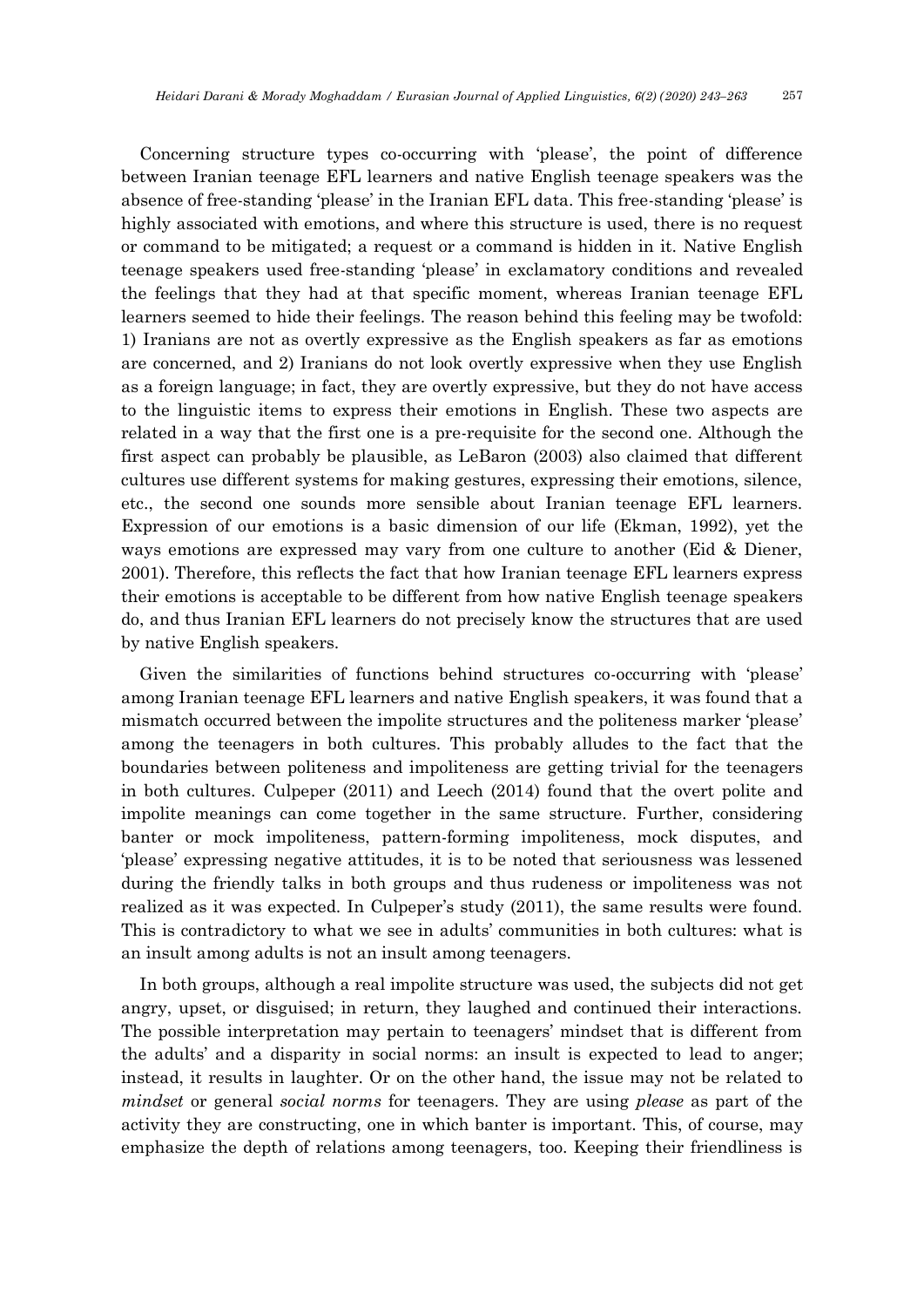so important to them that even if impoliteness happens, they do not take it seriously. Despite the fact that friendliness is appreciated in any culture, such behavior may create some problems in the future, and its causes are sought primarily in their parents' education and cyber-communication. Cyberspace is so wide that no one can have control over it; hence, it is evident that parents cannot teach what is right and what is wrong to their teenage children anymore. As a result, the social norms will turn out to be ambiguous for the teenagers. The outcome will be a context in which an impolite structure is accompanied by a politeness marker and changes that politeness marker into an impoliteness marker on its face.

As for the disparities found among the Iranian EFL learners and native English speakers, two functions, namely the exclamative 'please' and emotional narratives, were missing among the structures co-occurring with 'please' made by Iranian EFL learners. In the exclamative 'please', the term 'please' is usually used to intensify the emotions, for instance, the urgency of an action that is to be done, rather than a politeness marker. And, this intensification which can be achieved through repetition of 'please' is jocular rather than serious. Among Iranian EFL learners, this function was not observed perhaps because Iranians more often than not use the expression 'for the sake of God' in a similar situation. Accordingly, the absence of this function might be rooted in the differences in cultures. On some occasions, teenagers imitate others while they are talking about them and saying what they have said for humor. In such situations, the term 'please' might be applied along with mimicry. They are called emotional narratives that have a funny bearing on the hearer. Emotional narratives are found among Iranian teenagers; however, it was not present among the Iranian EFL speakers. This would be due to the issue that their informal talks occurred during the break between two classes where the instructor was present in the class as well. Power relationships and observing respect for the instructor were two inhibitory factors that students could not include mimicry in their narratives. They thus did not have emotional narratives as a function behind structures cooccurring with 'please'.

Returning to the literature, Biber et al. (1999), Bernal (2008), and De Felice and Murphy (2015) reached results that were in line with the findings of this study. Biber et al. found that 'please' can be used when emotions and attitudes are concerned, while the two latter studies pointed out that impoliteness can be fun impolite expressions that have the potential to be used humorously as banter or mock impoliteness. Moreover, they showed that in certain contexts, mocking or insulting expressions can be indicators of solidarity and intimacy. Contrary to the findings of this study, in several studies which explored English, including House (1989), Fraser (1996), Biber et al. (1999), Wichmann (2004), and Sato (2008), the term 'please' was recognized as a politeness marker accompanied by a variety of speech acts mostly requests, and it had a mitigating function. In ESL/EFL contexts, Fukushima (1990), Hill (1997), Baron (2000, 2003), and Martínez-Flor (2009) found that 'please' is used as an expression of politeness that acts to soften the imposition that is carried in commands or requests.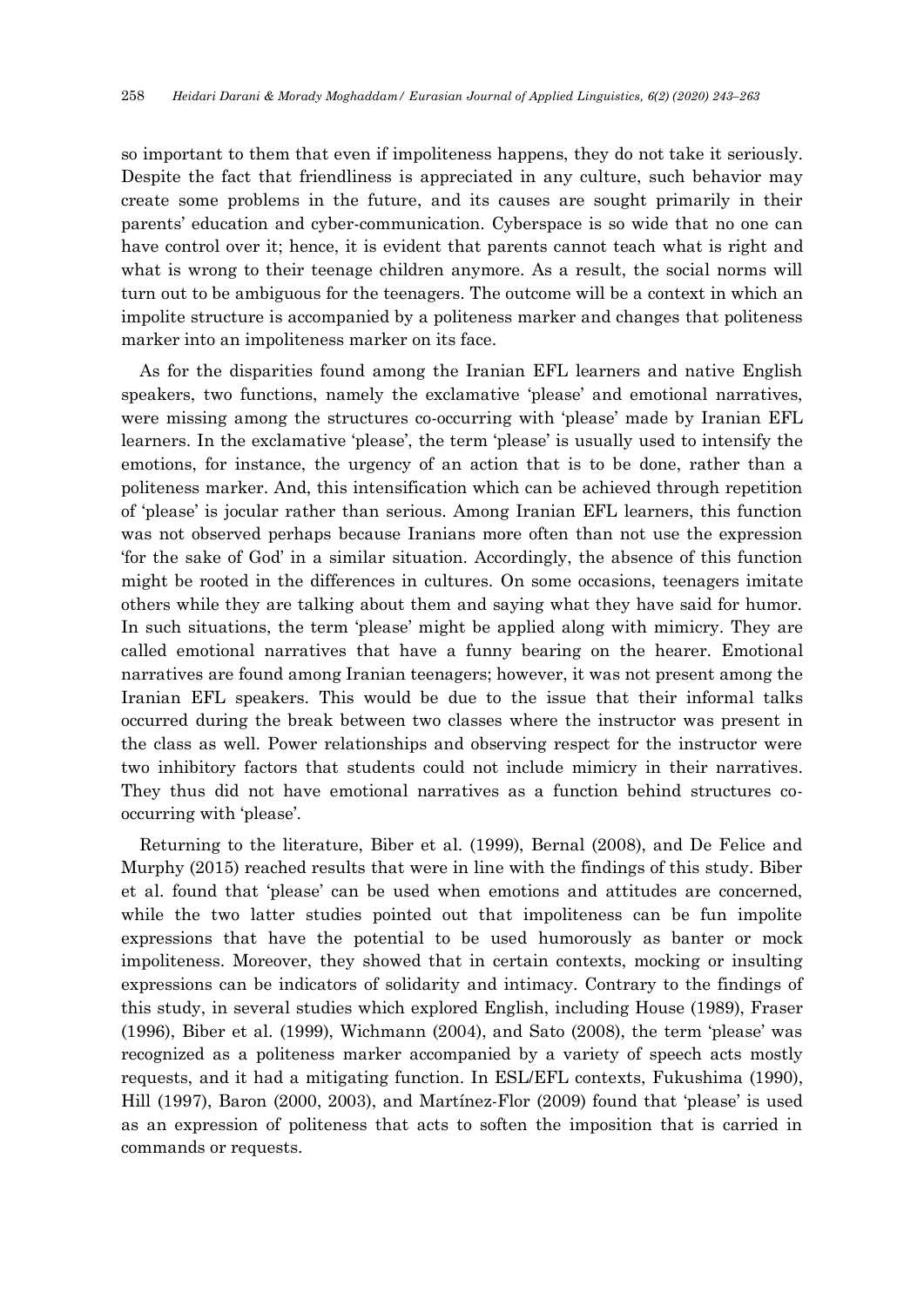## **6. Conclusion**

Concerning the findings of the study, several conclusions are drawn. The main one is that indirect requests accompanied by the term 'please' outnumbered commands among both Iranian EFL learners and native English teenagers. Furthermore, freestanding 'please' that is associated with emotions was not touched by Iranian teenage EFL learners. The next conclusion pertains to the functions of 'please' in impolite structures. As the first function, 'please' is used to create or confirm a relationship that is harmonious. According to Leech (2014, p. 239), "if two or more people find it possible to exchange insults and other impolite remarks, and at the same time to treat these as non-serious or even amusing, they share a powerful way of signaling their solidarity." In young people's view, peers' impoliteness does not lead to any threat for them; thus their face is not threatened; alternatively, impoliteness enriches their friendship. Secondly, as 'mock impoliteness' seems to be amusing or entertaining; for instance, young people value entertainment skills a lot (entertainment impoliteness). *Please* is properly used in impoliteness context since it seems appropriate for mock politeness and banter that is entertaining and thus may establish rapport. In the end, both Iranian and English teenagers used impoliteness creatively through repetition and reformulation to create apparent rudeness and offense.

In this paper, attention was drawn to how definite politeness markers such as *please* can be employed to bring about opposite effects. The study suggests that we need to study explicit politeness or impoliteness formulae in a variety of contexts to realize their norms of use. Furthermore, politeness and impoliteness markers are needed to be studied in various languages to get a better understanding of their underlying structure. The main pedagogical implication of this study can be concerned with making the EFL learners aware that the term 'please' is not just a politeness marker; in certain contexts, it can change into an impoliteness marker. Additionally, EFL teachers are required to familiarize their students with a variety of functions that the term 'please' may carry to avoid miscommunications with either native English speakers or other ESL/EFL learners.

## **The Conflict of Interest Statement**

In line with the statement of Committee on Publication Ethics (COPE), we hereby declare that we had no conflicting interests regarding any parties of this study.

## **References**

- Aijmer, K. (2009). Please: A politeness formula viewed in a translation perspective. *Brno Studies in English, 35*(2), 63-77.
- Aijmer, K. (2015). Will you fuck off please? The use of *please* by London teenagers. *Soprag*, *3*(2), 127-149.
- Andersen, G. (2001). *Pragmatic markers and sociolinguistic variation*. Amsterdam: John Benjamins.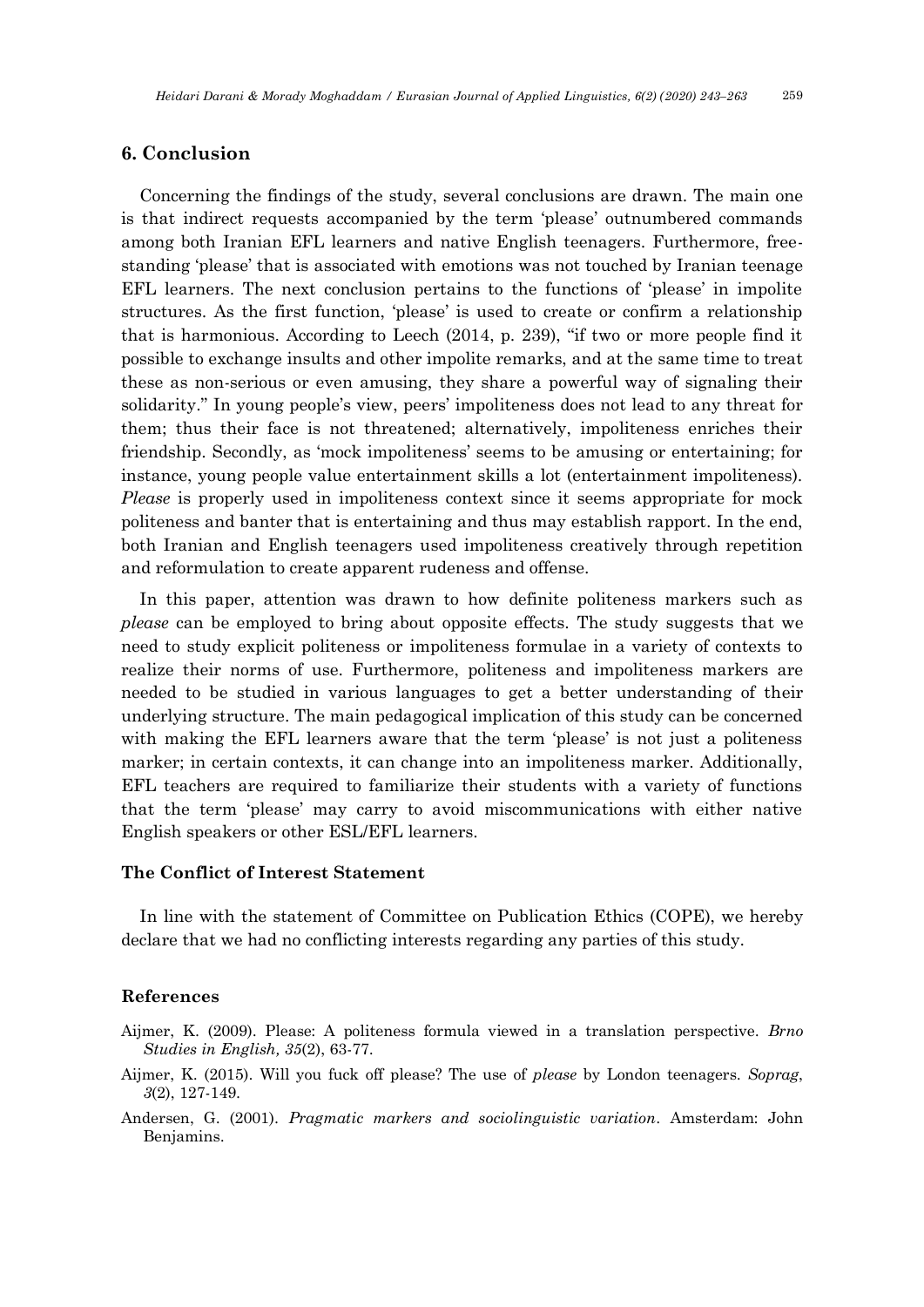- Andersson, L. M., & Pearson, C. M. (1999). Tit for tat? The spiraling effect of incivility in the workplace. *The Academy of Management Review, 24*(3), 452-471.
- Arundale, R. B. (2006). Face as relational and interactional: a communication framework for research on face, facework, and politeness. *Journal of Politeness Research*, *2*(2), 193-216.
- Barron, A. (2000). Acquiring 'different strokes': A longitudinal study of the development of L2 pragmatic competence. *German as a Foreign Language Journal (GFL Journal), 2*, 1-29.
- Barron, A. (2003). *Acquisition in interlanguage pragmatics: Learning how to do things with words in a study abroad context*. Amsterdam: John Benjamins.
- Bernal, M. (2008). Do insults always insult? Genuine politeness versus non-genuine politeness in colloquial Spanish. *Pragmatics, 18*(4), 775–802.
- Biber, D., Johansson, S., Leech, G., Conrad, S., & Finegan, E. (1999). *Longman grammar of spoken and written English.* Essex: Pearson Education Ltd*.*
- Blum-Kulka, S., House, J., & Kasper, G. (Eds.). (1989). *Cross-cultural pragmatics: Requests and apologies*. Norwood: Ablex Publishing.
- Blum-Kulka, S., & Levenston, E. A. (1987). Lexical-grammatical pragmatic indicators. *Studies in Second Language Acquisition, 9*(2), 155-170.
- Bousfield, D. (2008). *Impoliteness in interaction*. Amsterdam: John Benjamins.
- Bousfield, D., & Locher, M. A. (Eds.). (2008). *Impoliteness in language: Studies on its interplay with power in theory and practice*. Berlin & New York: Mouton de Gruyter.
- Brown, P., & Levinson, S. C. (1978). Universals in language usage: Politeness phenomena. In E. N. Goody (Ed.), *Questions and politeness* (pp. 56-310). Cambridge: Cambridge University Press.
- Brown, P., & Levinson, S. C. (1987). *Politeness: Some universals in language usage*. Cambridge: Cambridge University Press.
- Brownell, H., & Stringfellow, A. (1999). Making requests: illustrations of how righthemisphere brain damage can affect discourse production. *Brain and Language, 68*, 442- 465.
- Chilton, P. (1990). Politeness, politics, and diplomacy. *Discourse and Society, 1*(2), 201-224.
- Culpeper, J. (2005). Impoliteness and entertainment in the television quiz show: The weakest link. *Journal of Politeness Research*, *1*, 35-72.
- Culpeper, J. (2011). *Impoliteness: Using language to cause offence*. Cambridge: Cambridge University Press.
- Culpeper, J., Haugh, M., & Kádár, D. Z. (Eds.). (2017). *The Palgrave handbook of linguistic (im)politeness*. London: Palgrave Macmillan.
- Dalton-Puffer, Ch. (2005). Negotiating interpersonal meanings in naturalistic classroom discourse: Directives in content-and-language-integrated classrooms. *Journal of Pragmatics, 37*, 1275-1293.
- De Felice, R., & Murphy, M. L. (2015). The politics of please in British and American English: a corpus pragmatics approach. *Abstract Book of the 8th International Corpus Linguistics Conference (CL2015*), Lancaster University 21-24 July.
- Economidou-Kogetsidis, M. (2005). Yes, tell me please, what time is the midday flight from Athens arriving?: Telephone service encounters and politeness. *Intercultural Pragmatics, 2*, 253-273.
- Eid, M., & Diener, E. (2001). Norms for experiencing emotions in different cultures: Inter-and intra-national differences. *Journal of Personality and Social Psychology, 81*(5), 869-885.
- Ekman, P. (1992). An argument for basic emotions. *Cognition & Emotion, 6*, 169- 200.
- Eelen, G. (2001). *A critique of politeness theories*. Manchester: St Jerome.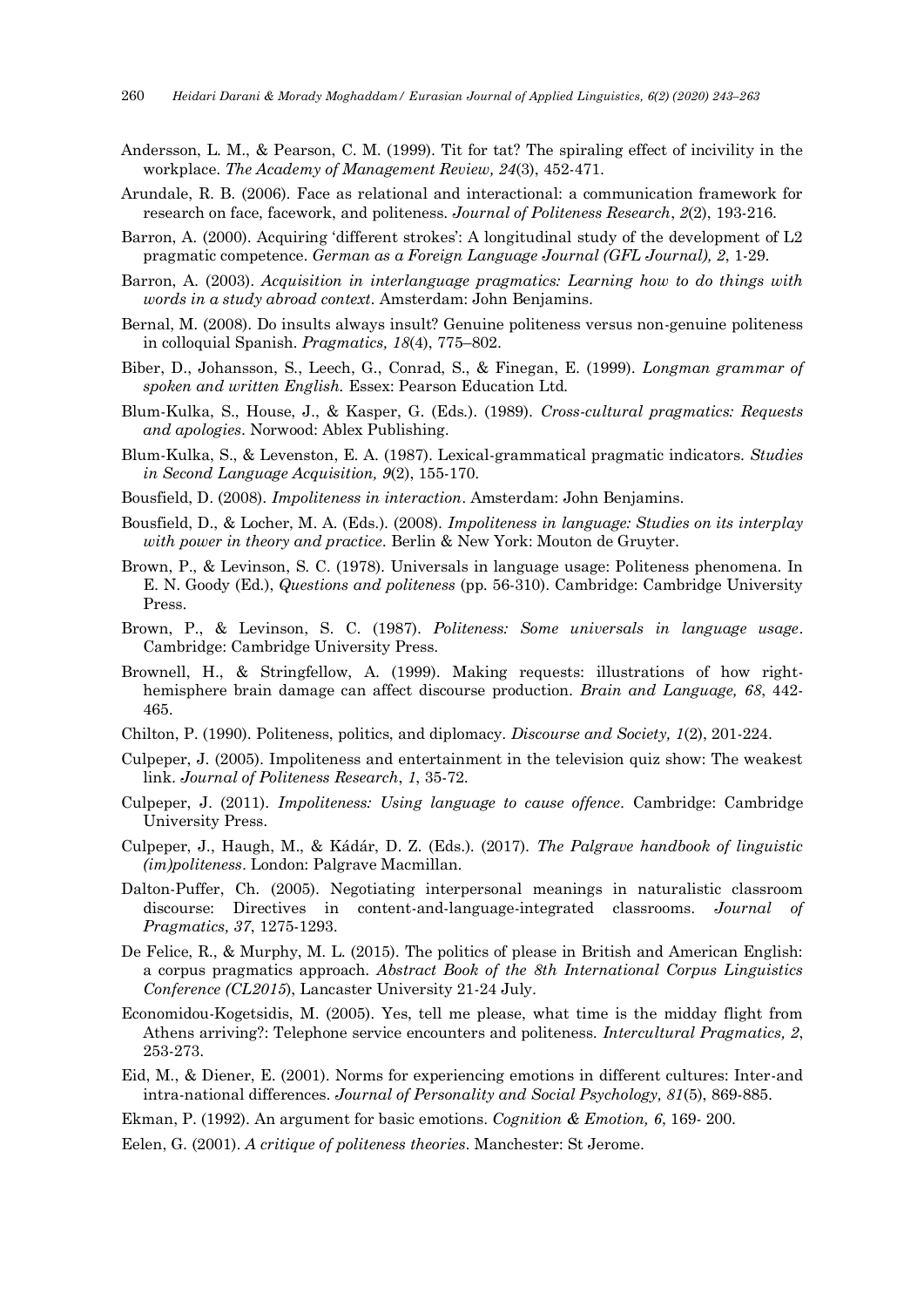- Ervin-Tripp, S. (1982). Ask and it shall be given to you: Children's requests. In H. Byrnes (Ed.), *Contemporary perceptions of language* (pp. 235-243). Georgetown University Press: Washington, D.C.
- Faerch, K., & Kasper, G. (1989). Internal and external modification in interlanguage request realization. In S. Blum-Kulka, J. House, & G. Kasper (Eds.), *Cross-cultural pragmatics: Requests and apologies* (pp. 221-247). Norwood: Ablex.
- Fraser, B. (1996). Pragmatic markers. *Pragmatics, 6*(2), 167-190.
- Fukushima, S. (1990). Offers and requests: Performance by Japanese learners of English. *World Englishes, 9*(3), 317-325.
- Gleason, J., Perlmann, R., & Greif, E. (1984). What's the magic word: Learning language through routines. *Discourse Processes*, *6*, 493-502.
- Grainger, K. (2018). "We're not in a club now": a neo-Brown and Levinson approach to analyzing courtroom data. *Journal of Politeness Research*, *14*(1), 19-38.
- Grice, H. P. (1975). Logic and conversation. In P. Cole, & J. Morgan (Eds.), *Syntax and Semantics 3: Speech acts* (pp. 41-58). London and New York: Academic Press.
- Gyasi Obeng, S. (1997). Language and politics: Indirectness in political discourse. *Discourse and Society, 8*(1), 49-83.
- Hallgren, K. A. (2012). Computing inter-rater reliability for observational data: An overview and tutorial. *Tutorials in Quantitative Methods for Psychology, 8*(1), 23-34.
- Haugh, M. (2007). The co-construction of politeness implicature in conversation. *Journal of Pragmatics, 39*(1), 84-110.
- Haugh, M. (2011). Humour, face and im/politeness in getting acquainted. In B. Davies, M. Haugh, & A. J. Merrison (Eds.), *Situated politeness* (pp. 165-184). London: Continuum.
- Haugh M., & Bousfield, D. (2012). Mock impoliteness, jocular mockery and jocular abuse in Australian and British English*. Journal of Pragmatics*, *44*(9), 1099-1114.
- Hill, T. (1997). *The development of pragmatic competence in an EFL context* (Unpublished doctoral dissertation). Temple University, Tokyo.
- Holmes, J., & Stubbe, M. (2005). *Power and politeness in the workplace: A sociolinguistic analysis of talk at work*. London: Longman.
- Holmes, J., Marra, M., & Vine, B. (2012). Politeness and impoliteness in ethnic varieties of New Zealand English. *Journal of Pragmatics*, *44*(9), 1063–1076.
- House, J. (1989). Politeness in English and German: The functions of Please and Bitte. In S. Blum-Kulka, J. House, & G. Kasper (Eds.), *Cross-cultural pragmatics: Requests and apologies* (pp. 96-119). Norwood: Ablex.
- House, J., & Kasper, G. (1981). Politeness markers in English and German. In F. Coulmas (Ed.), *Conversational routine: Explorations in standardized communication situations and prepatterned speech* (pp. 157-185). The Hague: Mouton.
- Keating, E. (2009). Power and pragmatics. *Language and Linguistics Compass, 3*(4), 996-1009.
- Kecskes, I. (2017). Context-dependency and impoliteness in intercultural communication. *Journal of Politeness Research, 13*(1), 7-31.
- Kienpointner, M. (1997). Varieties of rudeness: Types and functions of impolite utterances. *Functions of Language, 4*(2), 251-287.
- LeBaron, M. (2003). *Bridging cultural conflict: A new approach for a changing world*. San Francisco: Jossey Bass.
- Leech, G. (1983). *Principles of pragmatics*. London: Longman.
- Leech, G. (2007). Politeness: Is there an East-West divide? *Journal of Politeness Research, 3*, 167-206.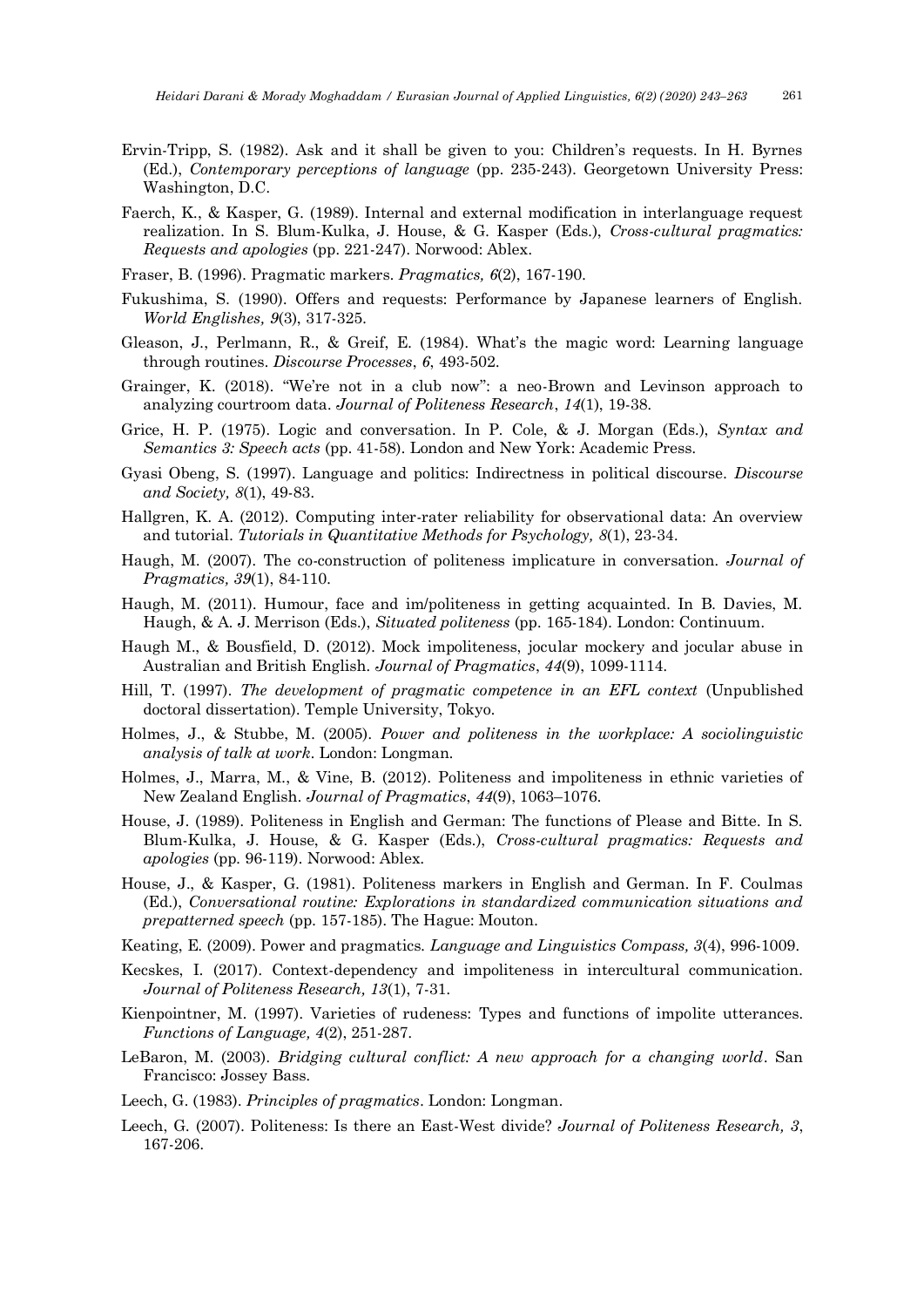Leech, G. (2014). *The pragmatics of politeness*. Oxford: Oxford University Press.

Leech, G., & Svartvik, J. (1975). *A communicative grammar of English*. London: Longman.

- Lee-Wong, S. (1994). Qing/please: A polite or requestive marker? Observations from Chinese. *Multilingua*, *13*, 343-360.
- Lakoff, R. (1973). The logic of politeness; or minding your p's and q's. *Chicago Linguistic Society, 9*, 292-305.
- Lakoff, R. (1975). Language and woman's place. *Language in Society, 2*(1), 45-80.
- Lwanga-Lumu, C. (2002). Internal request modification by first and second language speakers. *Journal for Language Teaching, 36*, 289-304.
- Markkanen, R. (1985). Cross-language studies in pragmatics. *Jyväskylä Cross-Language Studies, 11*, 65-83.
- Martínez-Flor, A. (2009). The use and function of 'please' in learners' oral requestive behavior: A pragmatic analysis. *Journal of English Studies, 7*, 35-54.
- Mullany, L. (2006). "Girls on tour": politeness, small talk, and gender in managerial business meetings. *Journal of Politeness Research*, *2*(1), 55-77.
- Níkleva, D. G. (2018). Markers of politeness and impoliteness in student-teacher interaction in the discourse genre of emails. *Revista Signos. Estudios de Lingüística, 51*(97), 214-235.
- Pavlidou, T. S. (2000). Between politeness and impoliteness: boys and girls in classroom interaction. *Studies in Greek Linguistics, 20*, 437-448.
- Reiter, R. M. (2000). *Linguistic politeness in Britain and Uruguay: A contrastive study of requests and apologies*. Amsterdam /Philadelphia: John Benjamins Publishing
- Rogers, P. S., & Lee-Wong, S. M. (2003). Reconceptualizing politeness to accommodate dynamic tensions in subordinate-to-superior reporting. *Journal of Business and Technical Communication, 17*(4), 379-412.
- Sato, S. (2008). Use of "please" in American and New Zealand English. *Journal of Pragmatics, 40*(7), 1249-1278.
- Stubbs, M. (1983). *Discourse analysis: The sociolinguistic analysis of natural language and culture*. Oxford: Blackwell.
- Taleghani-Nikazm, C. (2011). Requests and orders: A cross-linguistic study of their organization in the broader social and cultural context. In K. Aijmer & G. Anderson (Eds.), *Pragmatics of society*. Berlin/New York: Mouton de Gruyter.
- Tracy, K., & Tracy, S. J. (1998). Rudeness at 911: Reconceptualizing face and face attack. *Human Communication Research*, *25*(2), 225-251.
- Trosborg, A. (1995). *Interlanguage pragmatics: Requests, complaints and apologies*. Berlin/New York: Mouton de Gruyter.
- Van der Bom, I., & Mills, S. (2015). A discursive approach to the analysis of politeness data. *Journal of Politeness Research*, *11*(2), 179-206.
- Watts, R. (2003). *Politeness*. Cambridge: Cambridge University Press.
- Wichmann, A. (2005). Please from courtesy to appeal: The role of intonation in the expression of attitudinal meaning. *English Language and Linguistics*, *9*, 229-253.
- Wichmann, A. (2004). The intonation of please-requests: A corpus-based study. *Journal of Pragmatics*, *36*, 1521-1549.
- Yamazaki, T. (2002). Learning speech acts in English: an investigation of requests made by Japanese learners of English. *Pan-Pacific Association of Applied Linguistics 6*, 123-137.

#### **Copyrights**

Copyright for this article is retained by the author(s), with first publication rights granted to the Journal.